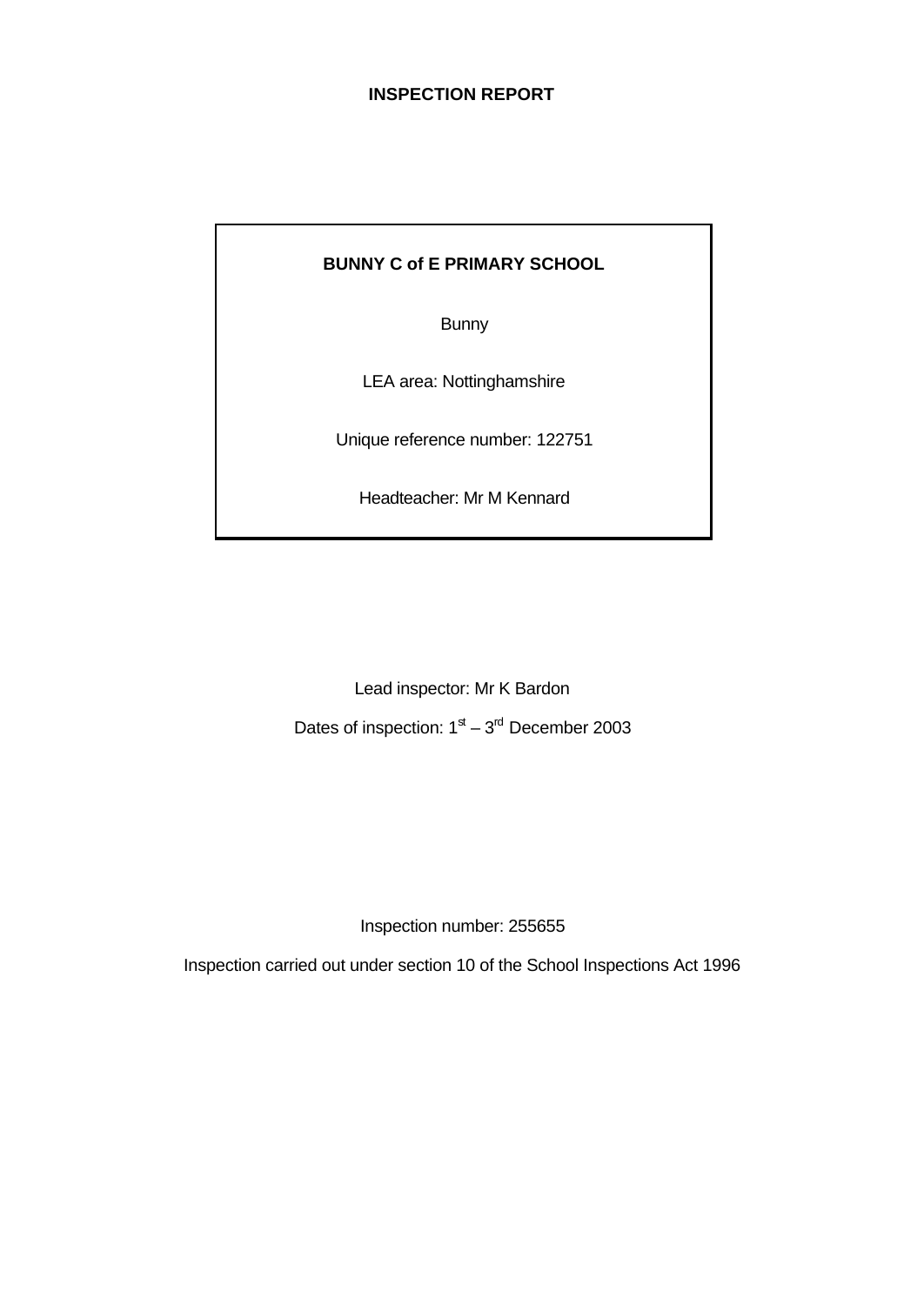## © Crown copyright 2003

This report may be reproduced in whole or in part for non-commercial educational purposes, provided that all extracts quoted are reproduced verbatim without adaptation and on condition that the source and date thereof are stated.

Further copies of this report are obtainable from the school. Under the School Inspections Act 1996, the school must provide a copy of this report and/or its summary free of charge to certain categories of people. A charge not exceeding the full cost of reproduction may be made for any other copies supplied.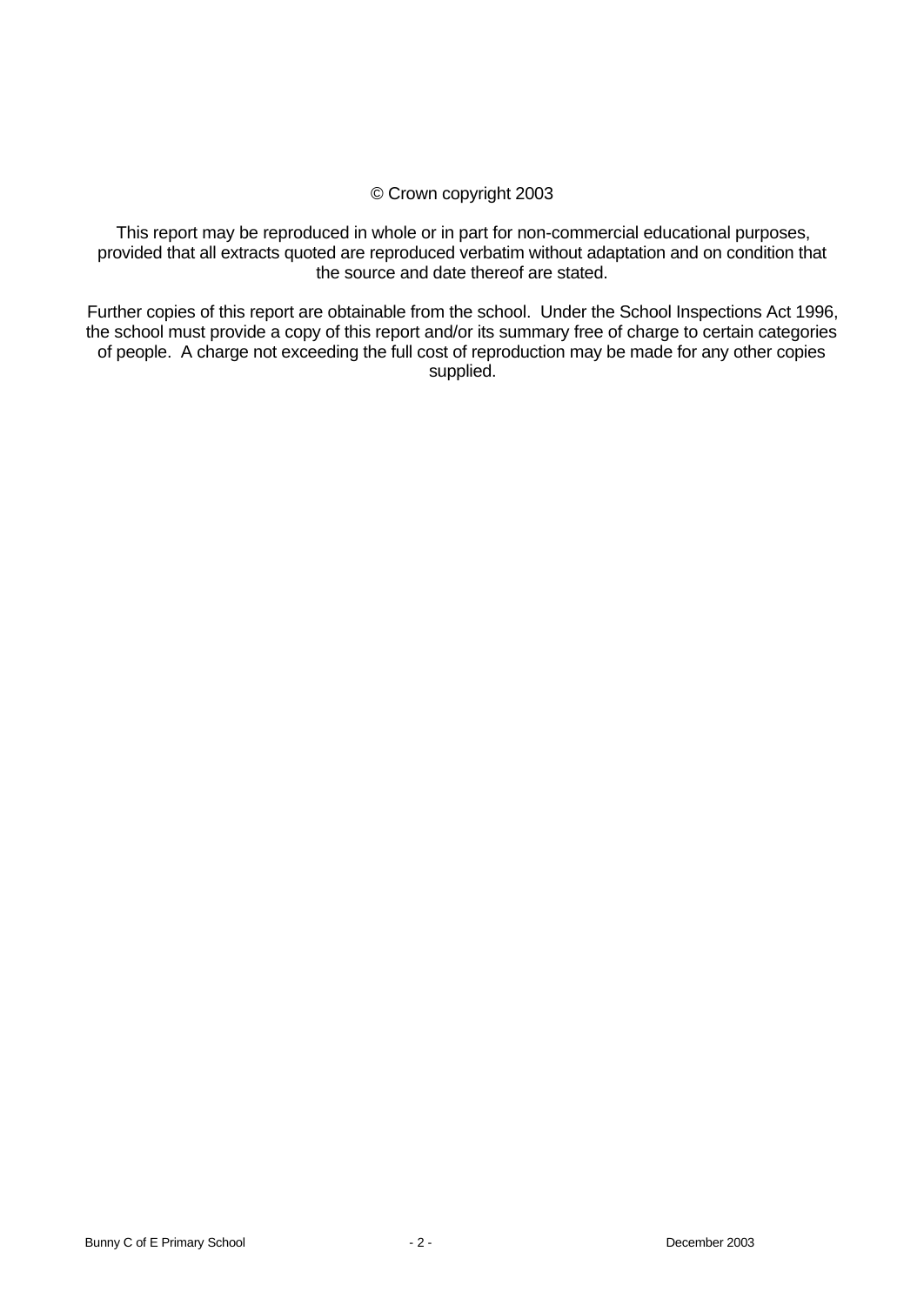# **INFORMATION ABOUT THE SCHOOL**

| Type of school:              | Primary                            |
|------------------------------|------------------------------------|
| School category:             | Voluntary controlled               |
| Age range of pupils:         | 4 to 11                            |
| Gender of pupils:            | <b>Mixed</b>                       |
| Number on roll:              | 57                                 |
| School address:              | Church Street<br>Bunny             |
| Postcode:                    | Nottinghamshire<br><b>NG11 6QW</b> |
| Telephone number:            | 0115 921 2727                      |
| Fax number:                  | 0115 921 3093                      |
| Appropriate authority:       | Governing body                     |
| Name of chair of governors:  | Mr M Peregrine                     |
| Date of previous inspection: | 14th September 1998                |

# **CHARACTERISTICS OF THE SCHOOL**

Bunny Primary is a small voluntary controlled Church of England school serving two villages to the south of Nottingham. There are 57 pupils on roll and because of its size the school receives small schools funding. There are currently more boys than girls and the difference is particularly marked in Year 6. Most pupils live in one of the two villages, but about a fifth of the pupils travel from further afield. The housing surrounding the school is predominantly owner-occupied. The area is relatively affluent and some parents choose to have their children educated privately. The proportion of pupils eligible for free schools meals is well below average. A small number of pupils have special educational needs but none has a statement of special educational needs. Very few pupils are from minority ethnic backgrounds and all pupils speak English as their first language. Although there is wide spread of attainment on entry, in most years the basic skills pupils bring to Reception are above average for their age. All the teachers, including the headteacher, have been appointed since the school was last inspected.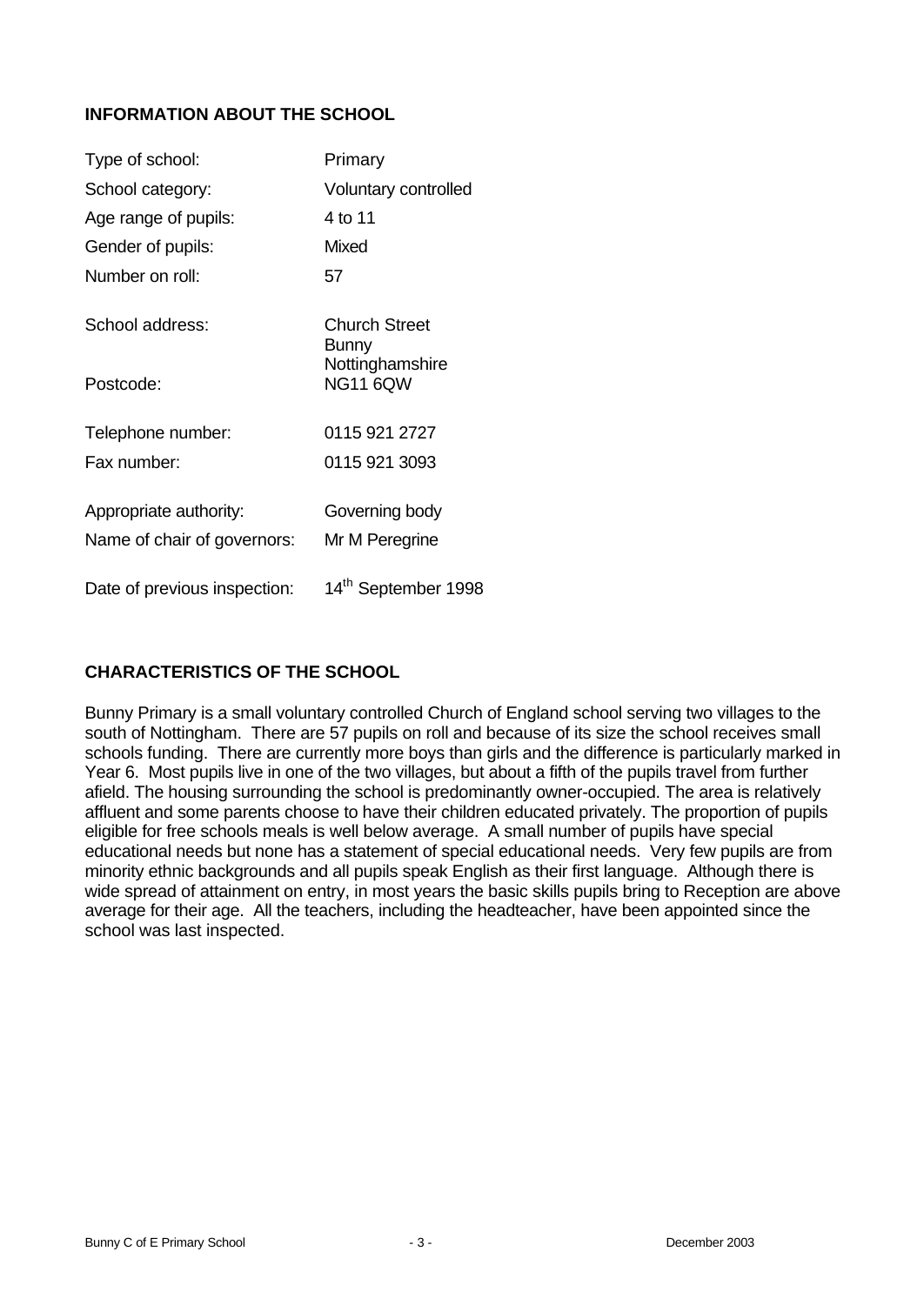# **INFORMATION ABOUT THE INSPECTION TEAM**

| Members of the inspection team |                          |                | <b>Subject responsibilities</b>             |
|--------------------------------|--------------------------|----------------|---------------------------------------------|
| 11807                          | Keith Bardon             | Lead inspector | <b>Mathematics</b>                          |
|                                |                          |                | Science                                     |
|                                |                          |                | Information and communication<br>technology |
|                                |                          |                | Design and technology                       |
|                                |                          |                | Geography                                   |
|                                |                          |                | History                                     |
|                                |                          |                | English as an additional language           |
| 9798                           | <b>Vivienne Ashworth</b> | Lay inspector  |                                             |
| 8839                           | Michael Egerton          | Team inspector | <b>Foundation Stage</b>                     |
|                                |                          |                | English                                     |
|                                |                          |                | Art and design                              |
|                                |                          |                | <b>Music</b>                                |
|                                |                          |                | Physical education                          |
|                                |                          |                | Religious education                         |
|                                |                          |                | Special educational needs                   |

The inspection contractor was:

Nord Anglia School Inspection Services Anglia House Clarendon Court Carrs Road **Cheadle** SK8 2LA

Any concerns or complaints about the inspection or the report should be made initially to the inspection contractor. The procedures are set out in the leaflet *'Complaining about Ofsted Inspections'*, which is available from Ofsted Publications Centre (telephone 07002 637833) or Ofsted's website (www.ofsted.gov.uk).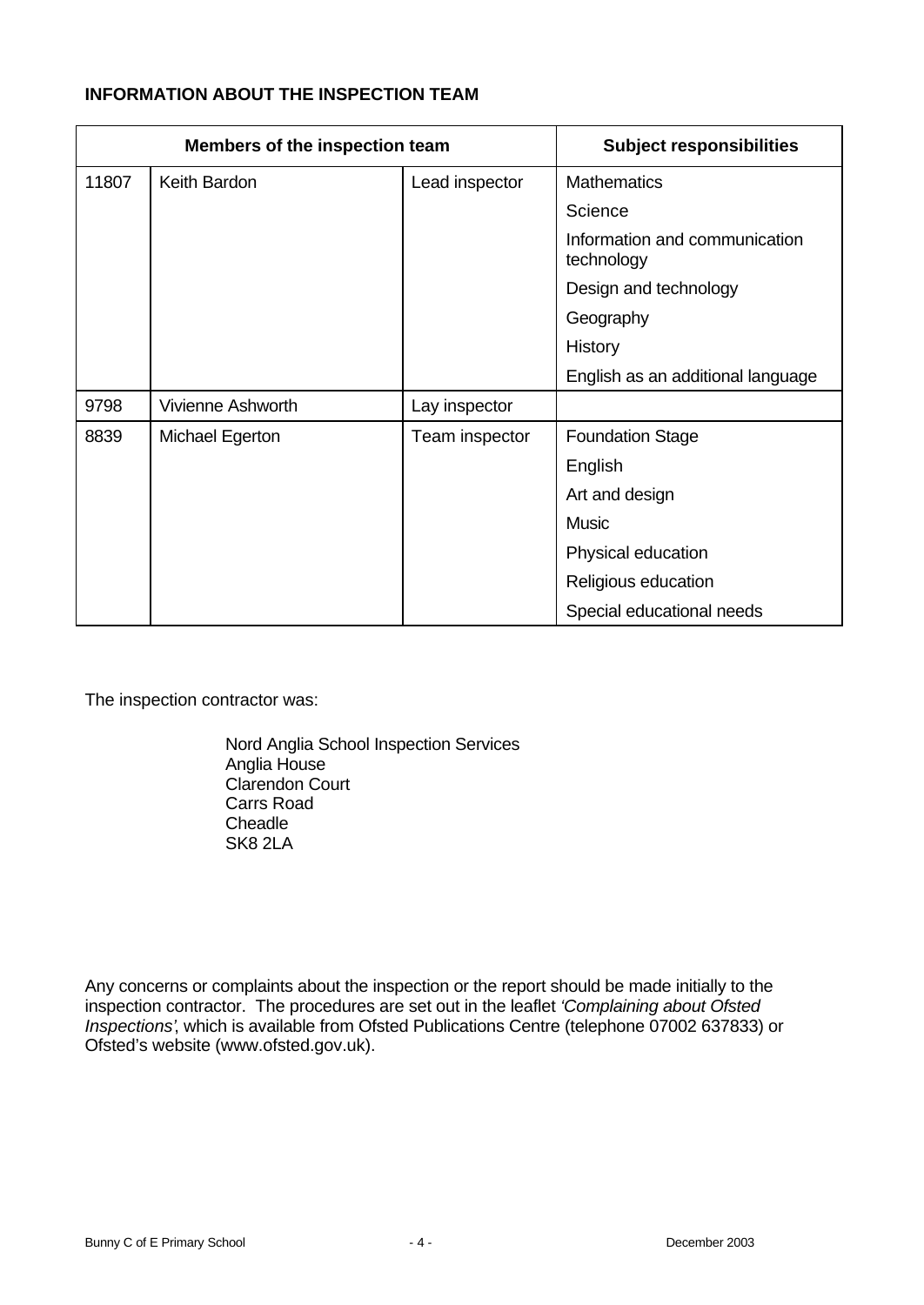# **REPORT CONTENTS**

|                                                                                                                                    | Page |
|------------------------------------------------------------------------------------------------------------------------------------|------|
| <b>PART A: SUMMARY OF THE REPORT</b>                                                                                               | 6    |
| PART B: COMMENTARY ON THE MAIN INSPECTION FINDINGS                                                                                 |      |
| <b>STANDARDS ACHIEVED BY PUPILS</b>                                                                                                | 9    |
| Standards achieved in areas of learning, subjects and courses                                                                      |      |
| Pupils' attitudes, values and other personal qualities                                                                             |      |
| <b>QUALITY OF EDUCATION PROVIDED BY THE SCHOOL</b>                                                                                 | 12   |
| Teaching and learning<br>The curriculum<br>Care, guidance and support<br>Partnership with parents, other schools and the community |      |
| <b>LEADERSHIP AND MANAGEMENT</b>                                                                                                   | 17   |
| <b>PART C: THE QUALITY OF EDUCATION IN AREAS OF LEARNING AND</b><br><b>SUBJECTS</b><br>AREAS OF LEARNING IN THE FOUNDATION STAGE   | 19   |
| <b>SUBJECTS IN KEY STAGES 1 AND 2</b>                                                                                              |      |
| <b>PART D: SUMMARY OF THE MAIN INSPECTION JUDGEMENTS</b>                                                                           | 30   |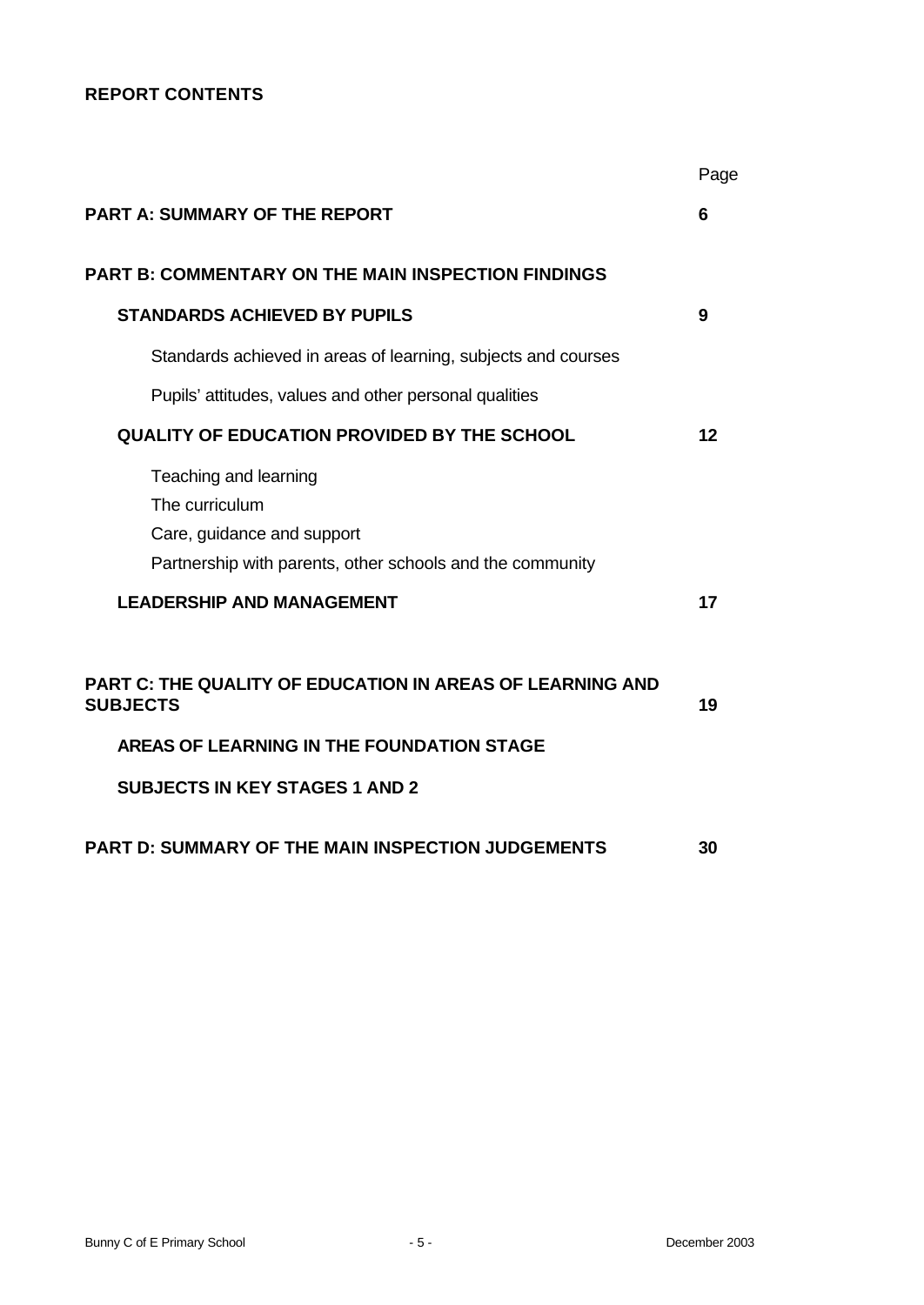# **PART A: SUMMARY OF THE REPORT**

# **OVERALL EVALUATION**

**Bunny Primary is a good school** with the capacity to become very good. Pupils' achievements are good and they learn well in the strong family atmosphere which prevails. Good quality teaching promotes standards of attainment which are above and in some subjects well above average. Parents have confidence in the school and pupils enjoy their lessons. The school is very well led and effectively managed and **gives good value for money**.

The school's main strengths and weaknesses are:

- Standards of literacy are high in all subjects and by Year 6 pupils' attainment in science is well above average.
- Standards in mathematics are broadly average, but pupils do not achieve as well as they do in other subjects.
- The teaching is good in all classes and as a result pupils of all ages make clear and sustained progress.
- Strong leadership and governance have successfully brought the school through a period of considerable change and enabled it to move forwards.
- Pupils are willing learners who approach everything they are asked to do with the same high level of enthusiasm.
- Links between parents and school are very strong and have a significant effect on pupils' attitudes and learning.
- Management is good overall although teachers have not yet had the opportunity to make a full contribution to school development.

Since it was last inspected in 1998 the school has made clear improvement. What was at that time generally a satisfactory school has become a good one. The school appointed a new headteacher and has had a complete change of teaching staff. This has provided an injection of new ideas which is carrying the school forward. The issues contained in the last report have been addressed well and advances have been made in other areas, such as improvements to the accommodation and the effective introduction of the national learning strategies. Very importantly, the new staff and those that have been at the school for some time have formed into an effective team.

# **STANDARDS ACHIEVED**

Throughout the school pupils' achievement is **good.** Reception children achieve well in Class 1 and almost all attain or progress beyond the goals children are expected to reach by the end of Reception.

| <b>Results in National</b><br>Curriculum tests at the end |      | similar schools |      |      |
|-----------------------------------------------------------|------|-----------------|------|------|
| of Year 6, compared with:                                 | 2001 | 2002            | 2003 | 2003 |
| English                                                   |      | $A^*$           | В    | m    |
| mathematics                                               |      |                 |      |      |
| science                                                   |      |                 |      | −    |

*Key: A - well above average; B – above average; C – average; D – below average; E – well below average Similar schools are those whose pupils attained similarly at the end of Year 2.*

Only a small number of pupils take the national tests each year and because of this, results vary considerably year on year. However, when their attainment in measured over time it is clear that both Infant and Junior pupils achieve well and attain standards that are above and in some subjects well above average. Standards are high in all aspects of English and pupils' achievement in literacy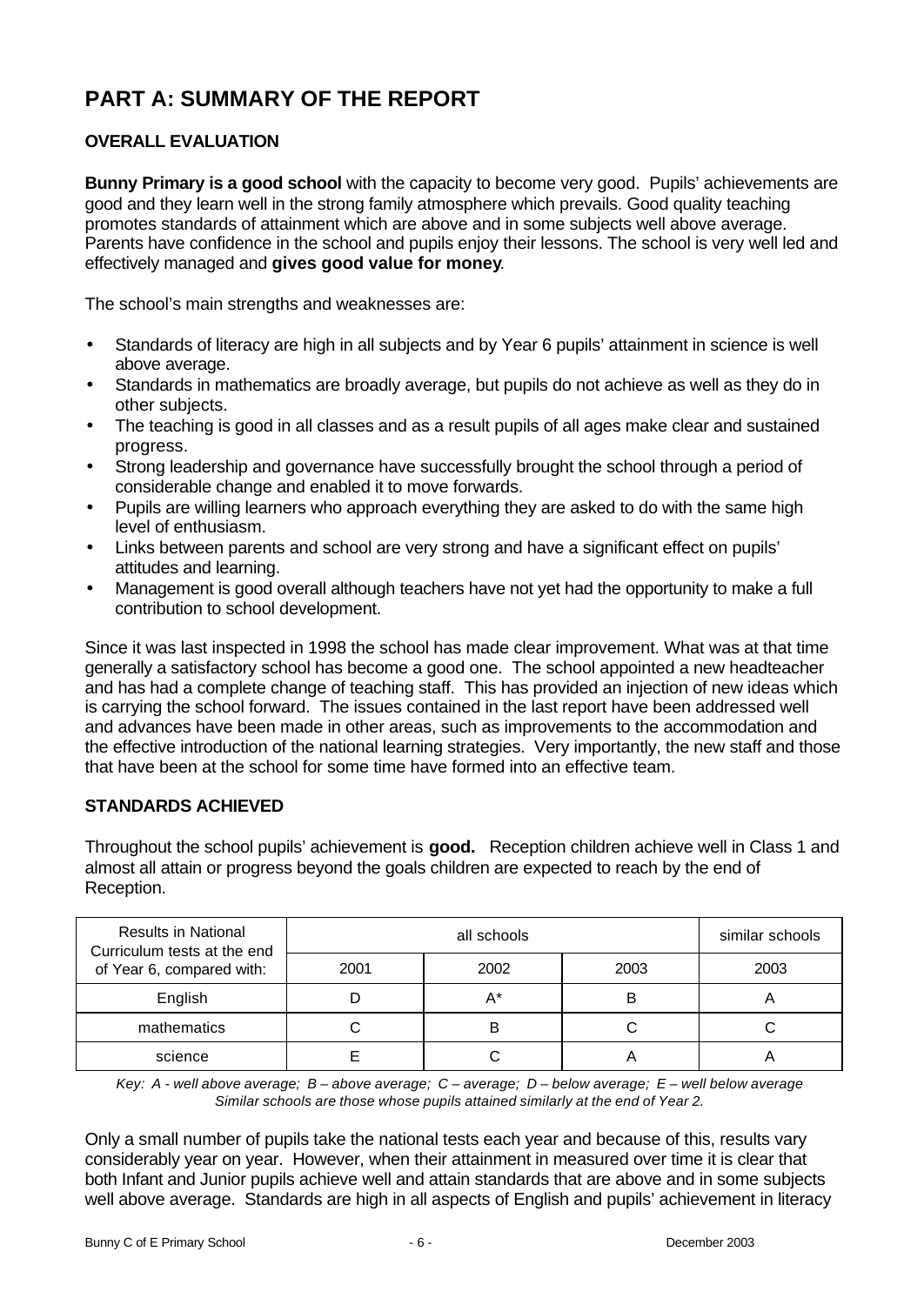is very good. Pupils' attainment in science has risen in recent years and by Year 6 standards are also well above average. Standards in mathematics are around the level expected but not as good as pupils achieve in either English or science because some skills, such as those needed for solving problems, are not as well advanced.

Pupils' attainment is above expectations and their achievements are good in art and design, physical education and religious education. Insufficient lessons were seen to make a clear assessment of standards in other subjects. Although the theft of the school's computers limited the evidence that could be collected about information and communication technology it is clear that standards are much better than at the time of the last inspection and pupils' achievement is at least satisfactory. Pupils with special educational needs are supported well and make good progress.

Pupils' spiritual, moral social and cultural development is **good** and they mature into responsible young people. Pupils' attendance in very good and they show very positive attitudes to school which have a marked effect on all aspects of their learning. Pupils of all ages get on well together and in most lessons and at all other times pupils are very well behaved.

# **QUALITY OF EDUCATION**

Pupils of all ages are provided with a **good** quality of education which enables them to achieve well. The teaching and learning are **good** and on occasions very good in all three classes and for all age groups. Teachers challenge pupils with well judged questions which keep them on their toes and make them think hard. Pupils respond well by giving carefully considered answers and willingly extend their own knowledge and understanding by finding things out for themselves.

The curriculum provides pupils with a wide range of interesting opportunities to learn. These are enhanced significantly by the regular out of school visits pupils embark upon and with well attended after-school clubs. A strength of the curriculum is the constructive way in which literacy is built into all lessons to give pupils access to knowledge and aid their understanding. The school provides a good level of care for its pupils and supports and guides their development effectively. A very good partnership has been established with parents and links with the community and with other schools are good.

# **LEADERSHIP AND MANAGEMENT**

The overall quality of leadership and management is **very good** and all statutory requirements are met. The headteacher shows a strong commitment to the school and has the ability and drive to take it forward. The governing body is highly effective in supporting the school and in challenging it to do even better. The school is managed well. However, because the new teachers have been settling to their classroom duties the headteacher, with the help of governors, has been making almost all of the management decisions. The time is right for this to steadily change and for teachers to become more involved in determining the priorities for school development. The quality of financial management is excellent and the school makes very efficient use of the funds available to it.

# **PARENTS' AND PUPILS' VIEWS OF THE SCHOOL**

Parents are very pleased with the provision the school makes for their children's learning and with the warm and friendly atmosphere in which they are educated. Pupils derive considerable pleasure and sense of achievement from their learning and many describe the school as an enjoyable place to be.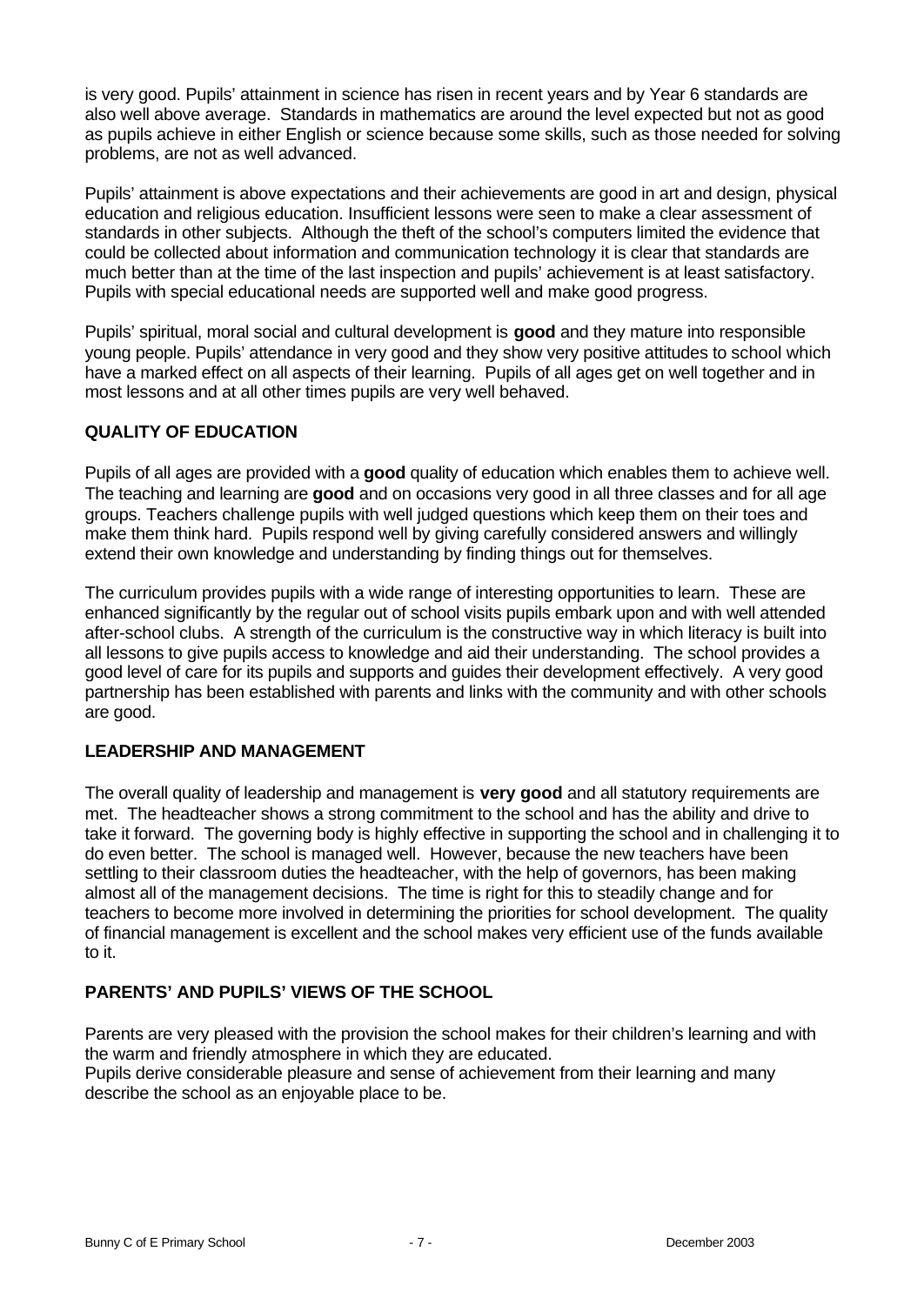# **IMPROVEMENTS NEEDED**

The most important things the school should do to improve are:

- Raise standards and pupils' achievement and improve the quality of teaching and learning in mathematics so that more pupils attain the higher level for their age.
- Increase the effectiveness of subject management and broaden the opportunities teachers have to contribute to school development.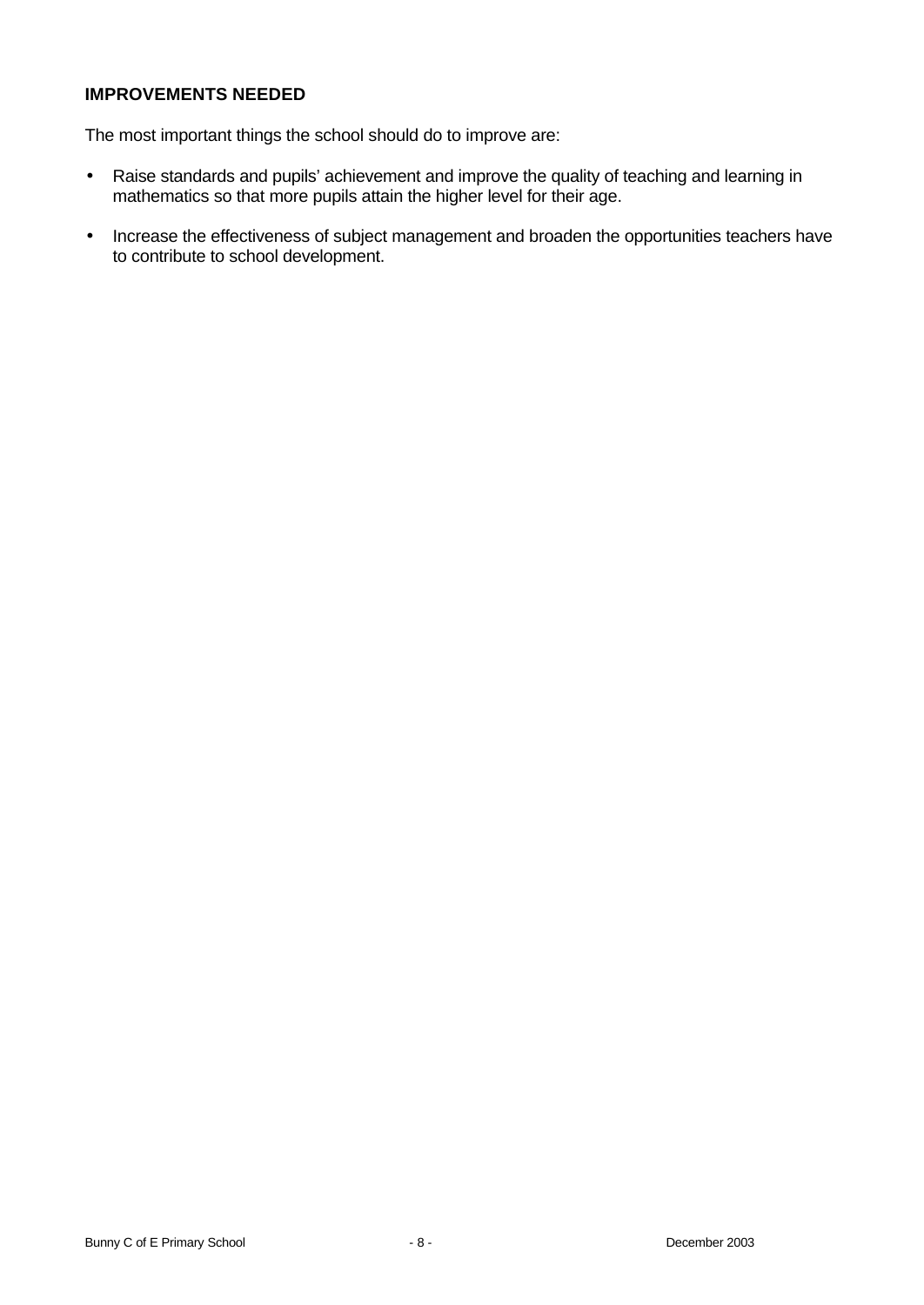# **PART B: COMMENTARY ON THE INSPECTION FINDINGS**

# **STANDARDS ACHIEVED BY PUPILS**

#### **Standards achieved in areas of learning and subjects**

Standards are **above the national average** and from Reception through to Year 6 pupils' achievement is **good**.

#### **Main strengths and weaknesses**

- Pupils achieve very well in English and attain high standards in all aspects of the subject.
- Standards in mathematics are broadly average but pupils do not achieve as well as they do in many other subjects.
- By the end of Year 6 standards in science are well above average.
- There has been a significant improvement in pupils' achievement in ICT.
- Pupils achieve well in art and design, physical education and religious education and attainment is above average.
- Pupils with special educational needs and those who are particularly high attaining make good progress.

#### **Commentary**

- 1. Only ten Year 2 pupils sat the national tests in 2003 and with such a small number it is inappropriate to publish a detailed table of results. Pupils' performance in the reading and writing tests was well above the national average. The results in reading were much the same as those attained by pupils in similar schools to Bunny Primary and the writing results were above those of similar schools. Results in mathematics were not as good, and while the majority of pupils attained the level expected only one attained the higher level. Consequently results were below the national average and well below those of pupils in similar schools.
- 2. High standards are being maintained in reading and writing and the attainments of Year 2 pupils are currently well above average. This represents very good achievement in Years 1 and 2 and is indicative of the sustained progress pupils make in English in Class 1. Pupils' achievement in mathematics is satisfactory, particularly in acquiring the basics of addition, subtraction and place value. However relatively few pupils are attaining at the higher level because they are not yet applying what they know well enough in new contexts. Standards in science are better and above average for pupils of this age.

| Standards in: | School results | National results |
|---------------|----------------|------------------|
| English       | 28.0(n/a)      | 26.8 (27.0)      |
| mathematics   | 27.0(n/a)      | 26.8 (26.7)      |
| science       | $30.0$ (n/a)   | 28.6 (28.3)      |

# *Standards in national tests at the end of Year 6 – average point scores in 2003*

*There were 12 pupils in the year group. Figures in brackets are for the previous year*

3. In comparison with the standards they attained as seven year olds, the performance of Year 6 pupils in the 2003 national tests was very good in English and science and satisfactory in mathematics. These results represent a good level of achievement overall for this group of pupils. However, only one pupil attained the higher level in the mathematics tests and, as with the Year 2 pupils, results lagged behind those in the other subjects.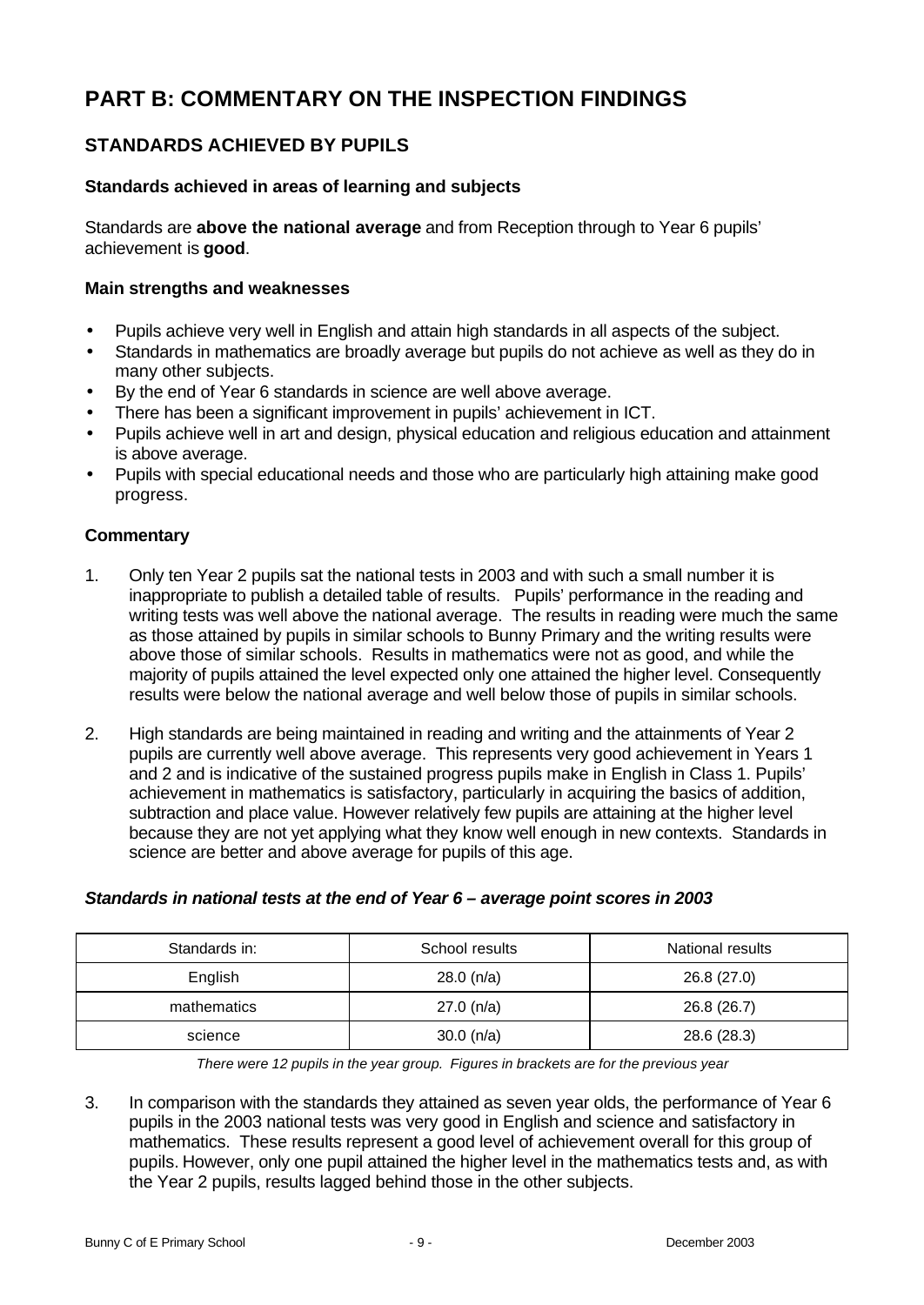4. Pupils in the Junior classes achieve well in science and often very well in English. Standards in Year 6 are currently well above average in all aspects of both subjects. Achievement in mathematics is satisfactory and standards are broadly average. Relatively few pupils are working at an above average level in mathematics and it this makes standards lower than they are in English and science. As with the younger age group it is in the applying and problem solving aspects of the subject where the weaknesses lie.

#### **Other aspects of standards and achievement**

- 5. The 2003 test results in English and mathematics exceeded the targets the school had set for pupil's performance at the expected level but were a little short of the targets set for pupils attaining the higher level. The 2004 targets are significantly higher in both subjects and at all levels. These targets accurately reflect a cohort of pupils who did well when they last sat the national tests as seven-year-olds and are appropriately challenging. Currently pupils are broadly on line to achieve the targets but are closer in English than they are in mathematics.
- 6. Only a small number of pupils sit the annual tests and as often happens in schools of this size results fluctuate year on year. This makes identifying trends in results difficult and often not very productive. However, while the English and science results since the last inspection produce a very positive pattern, this cannot be said of mathematics results. Overall, since the last inspection there has been good improvement in standards generally and very good improvement in English.
- 7. Most children enter the Reception class with a good range of basic skills. During their time in the Reception class children achieve well in almost all areas of learning and with very few exceptions attain or exceed the Early Learning Goals (the goals children are expected to reach by the end of Reception) before they move into Year 1. Children's mathematical development is satisfactory although they experience more difficulty grasping the basics of number than they do the principles of reading and writing.
- 8. It was not possible to make a secure assessment of the standards pupils attain in information and communication technology (ICT) as shortly before the inspection the school's computers were stolen. However, it was very apparent from the work pupils could demonstrate on an old computer that standards are significantly better than they were at the time of the last inspection and pupils' achievement is at least satisfactory.
- 9. Standards in art and design and physical education are above expectations and throughout the school pupils' achievement is good. Pupils achieve well in religious education and their attainment is above the expectations of the locally agreed syllabus. It is not possible from the small number of lessons seen in design and technology, geography, history and music to make judgements of standards of pupils' achievement in these subjects.
- 10. The school makes appropriate provision for the small number of pupils who have special educational needs and they maintain a similar rate of progress to that of all other pupils. The school is becoming more adept at identifying pupils capable of high levels of attainment and at making appropriate provision for their learning. Some, for example, work for part of the day with older pupils who are at a similar level of attainment. As a result these pupils achieve well.

#### **Pupils' attitudes, values and other personal qualities**

Pupils' attitudes, behaviour and relationships with others are **very good.** Spiritual, moral, social and cultural development is **good** overall. Attendance is **very good** and punctuality is **good**.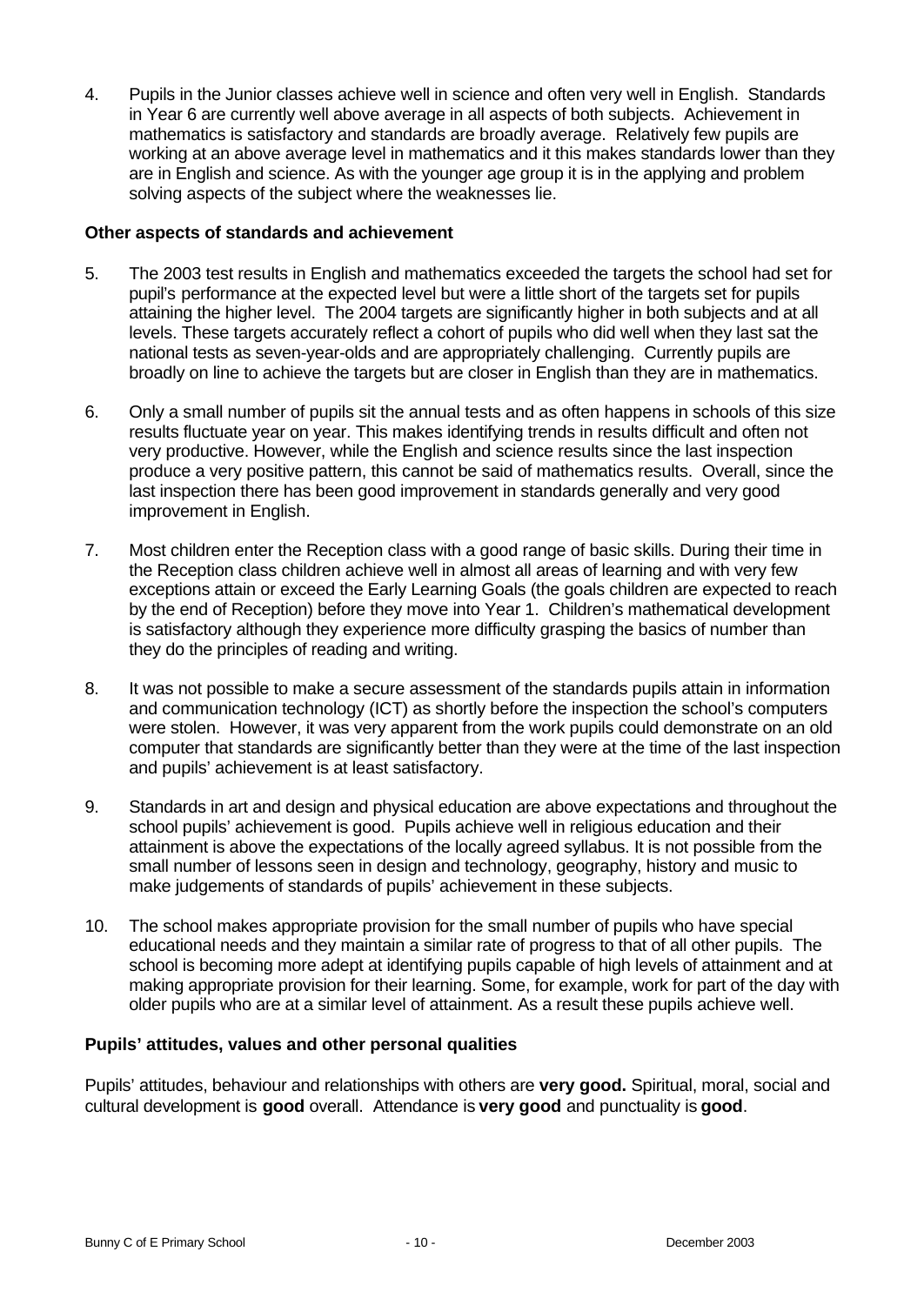#### **Main strengths and weaknesses**

- Pupils' very good attitudes to work help them to make good progress. This is an improvement since the last inspection.
- There are regular opportunities for pupils to develop confidence, the ability to reflect and a sense of responsibility.
- Pupils have a clear understanding of the responsibilities of living in a small community and the importance of good relationships.

#### **Commentary**

- 11. Pupils generally behave very well in and around the school. Although there can be some boisterous behaviour, the pupils do not consider that bullying is a problem and know that school would deal with any incidents appropriately. They enjoy their school and develop very good personal qualities. In lessons pupils listen very carefully to others and are able to work well, independently and collaboratively together. Most pupils are very interested in their work and try very hard to achieve merit points, and the class cups which are awarded weekly. However, on occasions, older Junior can become restless for no apparent reason and this adversely affects their concentration.
- 12. Relationships between staff and pupils and the pupils themselves are very positive. These are promoted effectively during class assemblies and discussions where good pastoral support from teachers enables pupils to discuss their feelings and concerns. Pupils are able to take on increasing responsibilities as they move up the school by helping in the classroom, taking equipment out to the playground, and with library and office duties. These tasks are taken very seriously and the opportunities are valued by the pupils.

#### **Exclusions**

#### *Ethnic background of pupils Exclusions in the last school year*

| Categories used in the Annual School Census | No of pupils<br>on roll | Number of<br>fixed period<br>exclusions | Number of<br>permanent<br>exclusions |
|---------------------------------------------|-------------------------|-----------------------------------------|--------------------------------------|
| White - British                             | 54                      |                                         |                                      |
| White – any other White background          |                         |                                         |                                      |
| Mixed - White and Asian                     |                         |                                         |                                      |

*The table gives the number of exclusions, which may be different from the number of pupils excluded.*

- 13. The high quality extra-curricular provision, in which almost all pupils are involved, promotes very good social and moral development. Pupils know right from wrong and respond well to the high expectations the staff have of them. The annual residential experience which is open to all Junior age pupils is a real strength in enabling them to mature and develop their personal qualities to a high level.
- 14. Pupils are developing spiritual awareness through the curriculum, in religious education lessons and during their regular visits outside school. The local vicar, together with a Baptist minister, and a representative from the Pentecostal church, visit on a regular basis to take assemblies. Through these, and the other assemblies that are held daily, pupils are able to reflect on their own lives and the world around them. Pupils have gained a good appreciation of their own and others cultures from both the broad curriculum and the extra-curricular activities involving art, music and French. They are able to appreciate different religions well and develop a solid understanding of other people's faith traditions and cultures.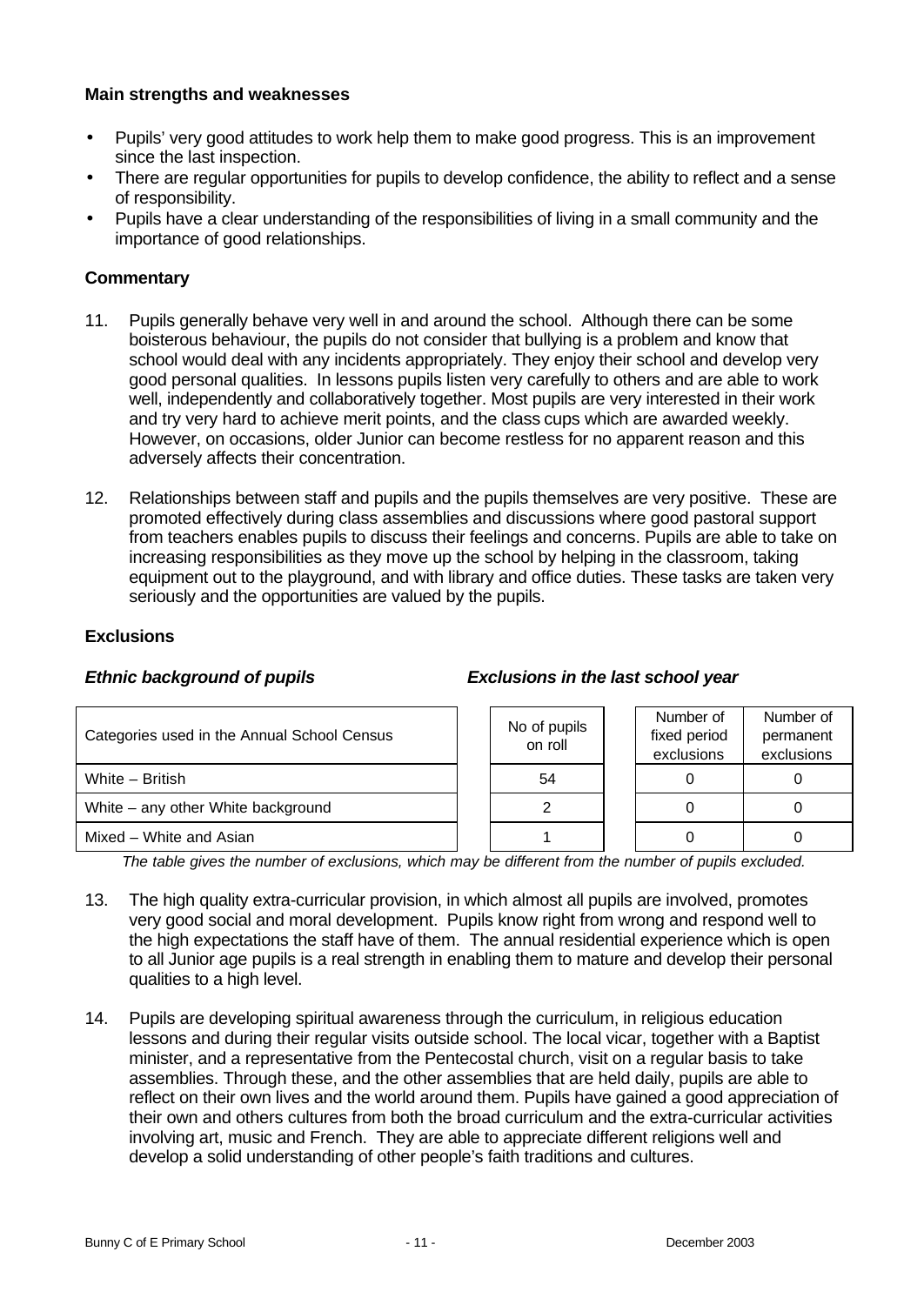#### **Attendance**

#### *Attendance in the latest complete reporting year 2002/3 (97.3%)*

| Authorised absence |     | Unauthorised absence |     |
|--------------------|-----|----------------------|-----|
| School data        |     | School data          |     |
| National data      | 5.4 | National data        | 0.4 |

| Authorised absence |  | Unauthorised absence |     |
|--------------------|--|----------------------|-----|
| data               |  | School data          | U.O |
| data               |  | National data        | 0.4 |

*The table gives the percentage of half days (sessions) missed through absence for the latest complete reporting year.*

15. Attendance is very good and very high compared with other schools. This is an improvement since the last inspection. However, some families continue to take holidays in term time which does adversely affect the teaching and learning process for their children. Punctuality is good and most pupils arrive on time.

# **QUALITY OF EDUCATION PROVIDED BY THE SCHOOL**

The school provides its pupils with a good quality of education. This is the result of effective teaching, a stimulating curriculum, good quality care and guidance and productive links between school and home.

#### **Teaching and learning**

The quality of teaching and learning is **good** throughout the school. Teachers assess pupils' work **thoroughly** and use the information constructively in their planning.

#### **Main strengths and weaknesses**

- The teachers work well as a team and pupils benefit from good and on occasions very good teaching in all classes.
- Literacy is taught very well and pupils make rapid progress in all aspects of English.
- Although the teaching of mathematics is satisfactory it is less effective than that of other subjects.
- Pupils maintain a good rate of progress because they are prepared to think hard, make decisions and contribute to their own learning.
- Relationships between teachers and pupils are relaxed and positive, producing an atmosphere in classrooms that is conducive to effective learning.
- Lesson planning is thorough and detailed although on occasions teachers use their plans too rigidly.
- Assessment is used well to inform teachers' planning and to keep pupils up to date with how well they are doing.

#### *Summary of teaching observed during the inspection in 21 lessons. In addition four lessons were sampled without teaching grades being given.*

| Excellent | Very good | Good | Satisfactory | Unsatisfactory | Poor | Very Poor |
|-----------|-----------|------|--------------|----------------|------|-----------|
|           |           |      |              |                |      |           |

*The table gives the number of lessons observed in each of the seven categories used to make judgements about lessons*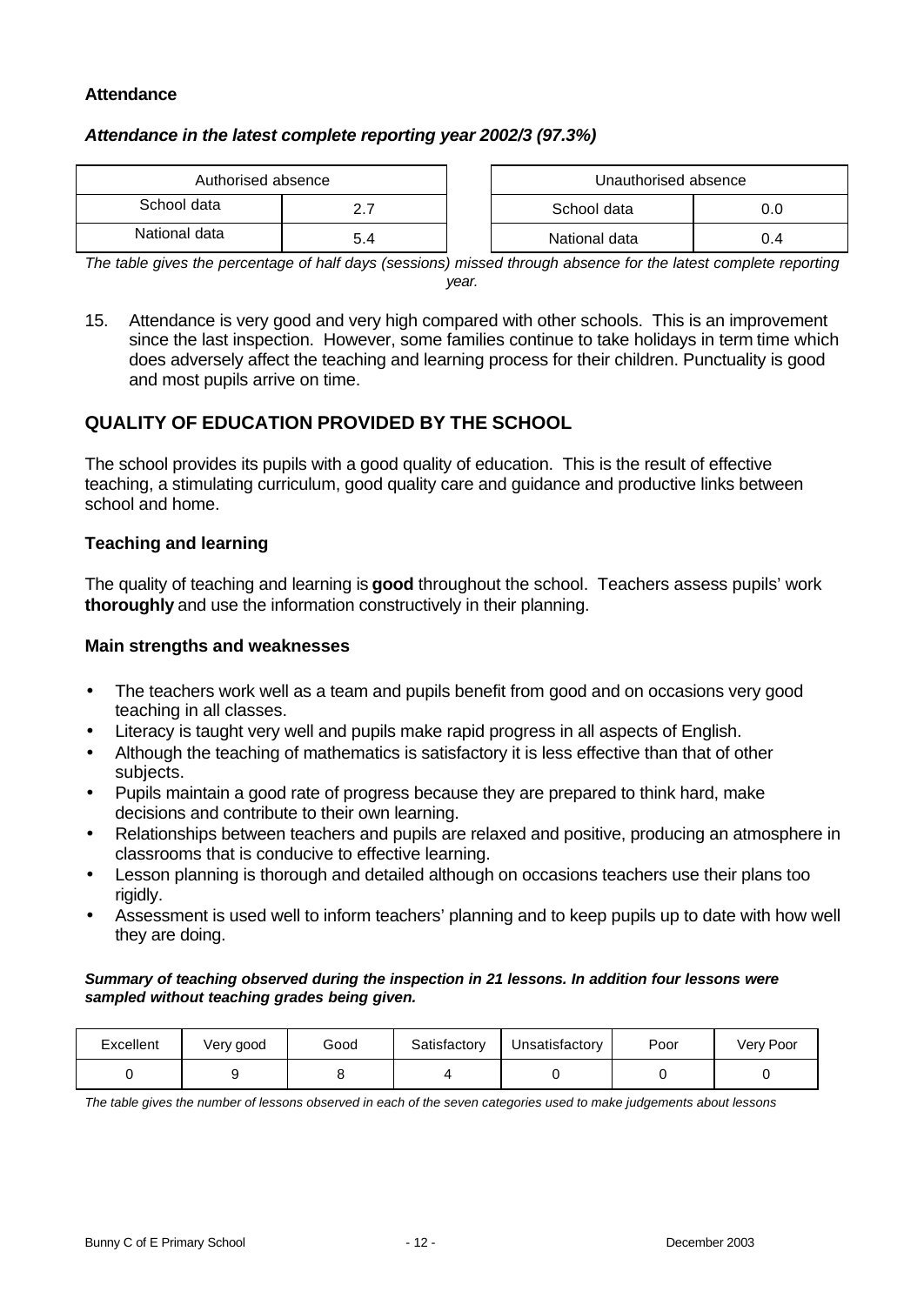- 16. Overall, there has been good improvement in teaching and learning since the last inspection. All teachers are relatively new to the school and in some cases to the profession itself. They have gelled well as a team and have quickly settled to the task of providing good quality learning for pupils. Because they have only been together for a short time the improved teaching has not had time to impact fully on pupils' achievement in all subjects and further rises in standards can be anticipated. Parents have recognised the effect the enthusiasm and hard work of the teachers is having on their children's education and have very positive views of the learning that is taking place.
- 17. The teaching of literacy is particularly effective. Pupils are taught the key elements of reading and writing, such as vocabulary, grammar, punctuation and composition, very thoroughly during the daily English lessons and then set tasks in other subjects in which they have to use what they have learned. This is highly productive approach ensures that pupils are constantly extending their vocabulary, developing their writing skills and broadening the scope of their reading. The result is a high pace of learning and confidently literate pupils. The teaching of mathematics is satisfactory. Pupils are taught how to make standard calculations well but are not always given sufficient guidance on how to manipulate numbers in order to solve problems. This makes their learning in mathematics somewhat uneven and slows the progress of higher attaining pupils in particular.
- 18. Teachers plan and organise lessons well and set clear objectives for pupils to aspire to. This is particular well done in Class 1 which contains pupils from three different age groups and two key stages. The teacher clearly identifies what pupils of different ages are to do, what they are expected to achieve and how the lesson is to be organised to enable all pupils to have the adult support they need. One of the groups in this class is made up of four Reception age children. The care and thought that the teacher puts into the provision for these children and the skilful way in which she draws them into class activities ensures that they learn effectively and in ways that are appropriate to their age. Teaching assistants play an important and effective role, especially in the education of the pupils in Class 1 and in supporting older pupils who need additional help with certain aspects of their learning.
- 19. Teachers have high expectations of their pupils and often set challenging tasks which make them think hard and encourages them to make decisions for themselves. Relationships between teachers and pupils are very positive and consequently pupils respond well to the tasks they are set. They listen attentively so that they have a good understanding of what they have to do and concentrate hard in order to gain as much as they can from the lesson. Teachers manage classrooms well although very occasionally excess chatter goes unchecked and spoils pupils' concentration. One of the strengths of pupils' learning is their desire to find out things for themselves and their understanding of how to obtain the information they need. This has its roots in the frequent opportunities teachers provide for pupils to carry out research from different sources and to make up their own minds about what the information is telling them. Occasionally teachers let the lesson plan determine the pace of the lesson rather than the speed at which pupils are learning. This can result in some pupils having difficulty grasping the ideas under development.
- 20. Assessment procedures are good. They have improved significantly since the last inspection and the key issue has been addressed well. Teachers are making frequent evaluations of the progress pupils are making and using the information effectively when planning future lessons. The well judged comments teachers make both during lessons and often when marking work, help make pupils fully aware of what they are doing well and what needs further improvement. Pupils' progress over time is closely tracked and information used constructively to set them personal targets for their further learning.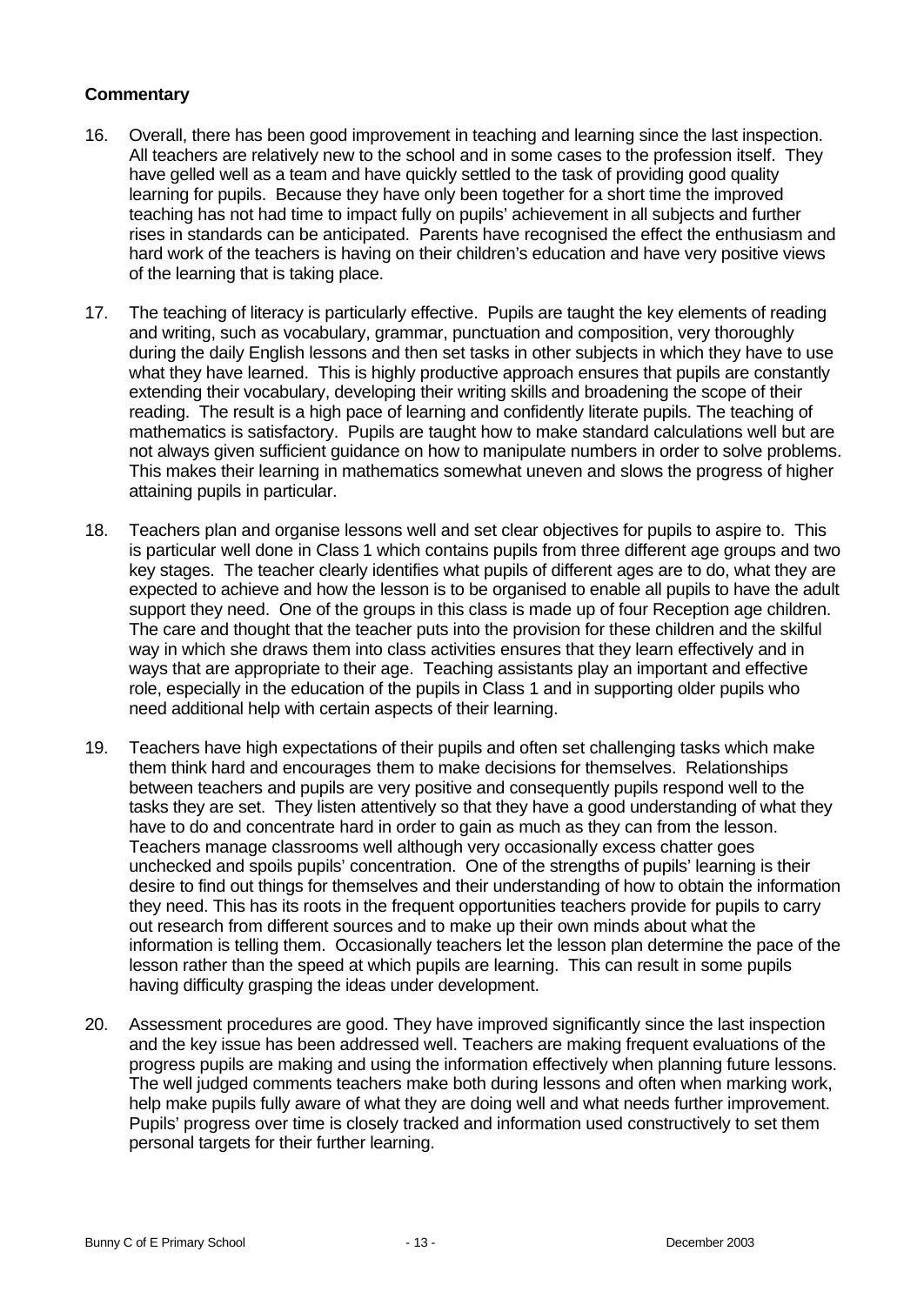### **The curriculum**

The school provides a **good** curriculum for all its pupils which is enriched **very well** with a wide range of additional activities. The accommodation and learning resources are **satisfactory**.

#### **Main strengths and weaknesses**

- The curriculum is cohesive and the interesting activities stimulate pupils to learn.
- The literacy curriculum is very well planned and helps pupils to achieve high standards, but the mathematics curriculum is less effective.
- The provision made for Reception pupils and those who have special educational needs is good.
- The school makes careful and effective provision for pupils personal, social, health education and citizenship.
- The enrichment provided by extra-curricular activities, visits and visitors is very good and adds significantly to pupils' learning and enjoyment of school.

- 21. The curriculum meets the requirements of the National Curriculum and religious education syllabus and provides all pupils with equal opportunities to learn. In discussion pupils frequently refer to the enjoyment they derive from their lessons because the activities are interesting and fun. Older pupils in particular enjoy the responsibilities they are given to research their own information and to discover things for themselves. The provision made for pupils' learning of literacy is particularly strong because reading, writing, speaking and listening form an integral part of almost all lessons, irrespective of the subject. The curriculum for mathematics is not as effective because pupils are not given sufficient opportunities to develop problem solving and number manipulation skills. In general there has been good improvement in the curriculum since the last inspection, particularly in ICT in which pupils are provided with far more opportunities to learn and consequently are achieving more.
- 22. Although subject based, the curriculum has cohesion because teachers link different aspects of pupils' learning together well. Studies of village life in India extend into religious education with a visit to Hindu Temple in Nottingham. Pupils take the knowledge they have gained about electrical circuits in science and use it to illuminate Christmas decorations in design and technology and stories read to Infant pupils form the basis of art work using ICT or become the focus of a science investigation.
- 23. Reception children learn effectively because the tasks they are set and the activities they are provided with are carefully selected to meet the needs of young children. A good balance is struck between whole class activities in which the four Reception children work alongside Year 1 and Year 2 pupils and others in which they work as a group of early learners on activities that are specifically designed for the age group.
- 24. Curricular provision for the small number of children with special educational needs enables them to make good progress. Teachers are fully aware of the difficulties these pupils experience and through careful planning ensure that they have full access to all activities.
- 25. Good provision is made for pupils' personal, social and health education and citizenship is currently being introduced to enhance provision further. As a result pupils develop into mature and sensible young people with a strong sense of responsibility. Programmes for sex education and for drugs and health education are firmly established and planned carefully to enable issues to be raised and addressed sensitively.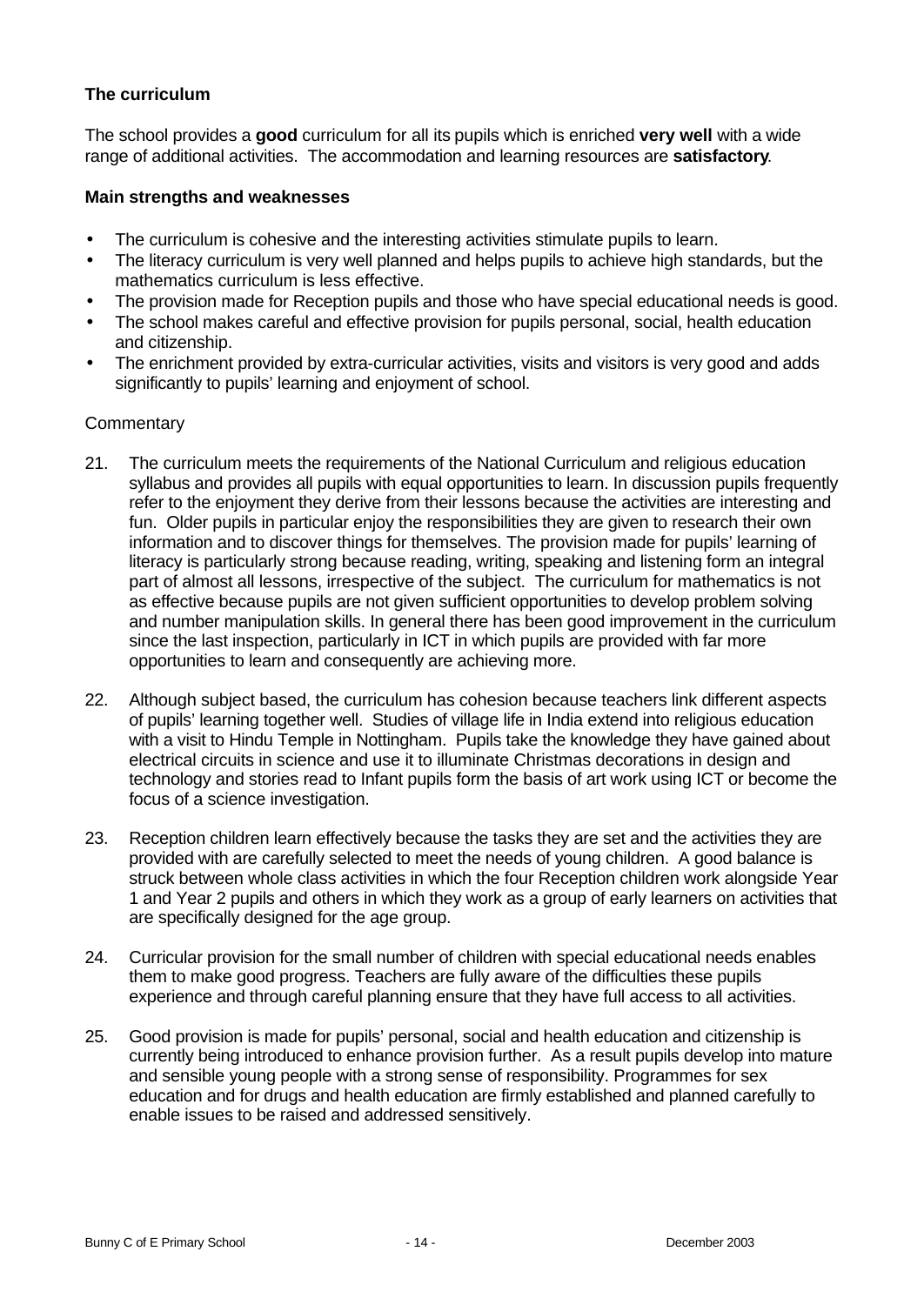- 26. For the size of the school, the pupils receive a very good range of visits, visitors and activities outside the classroom. Clubs, such as *Move and Groove* and *Art Attack* and visits such as the annual residential visit all Junior pupils are invited to attend add much to the quality of the curriculum and to the enjoyment pupils derive from their learning. Parents appreciate the time and effort staff put into such activities and see this as an area in which the school has improved of late. A further extension is provided by a visiting teacher from a local high school who teaches French to Year 6 pupils once each week. This gives pupils a useful introduction to modern foreign languages in preparation for their studies at secondary school.
- 27. Well considered improvements have been made to the resources for ICT since the last inspection, although as explained in other parts of the report, these are currently having to be replaced due to theft. The accommodation is bright and welcoming and provides a pleasant learning environment. Good improvements have been made over the last two years which have opened up the classrooms and provided more options for teachers and pupils. However, the hall is small and has a support pillar which teachers have to work around when organising PE lessons and there are few additional spaces in which small groups can work.

#### **Care, guidance and support**

The school cares **well** for its pupils. There is **good** provision of support advice and guidance. The school involves the pupils **well** by seeking, valuing and acting on their views.

#### **Main strengths and weaknesses**

- Induction arrangements are very good.
- Procedures for ensuring the welfare health and safety of pupils, including child protection are good.
- The school council meets regularly but there is room for further development in the manner in which it operates.

- 28. The school takes good care of the pupils, and they in turn, feel that school has their interests at heart and wants them to succeed. Pupils find the staff friendly and most could identify at least one adult they would go to if they needed help. Child protection procedures are good and all members of staff are fully briefed on their responsibilities. Most of the staff are qualified in first aid and it is the school's intention to have all the staff qualified in the very near future. Health and safety routines are correctly carried out by the head teacher and nominated governor, and the school is bright and clean.
- 29. Teachers know the pupils well and through the use of class time and the personal social health education programme, they are able to share in and contribute to pupils' personal development. There is little formal recording of outcomes of the pastoral care provision but numbers in each class are relatively small and pupils' personal development is monitored well. The tracking of pupils' academic development generally works well and pupils are successfully supported and guided in everything they do.
- 30. Many of the pupils are very willing and able to give their views in a mature and thoughtful way. The school council provides a forum for their views to be recorded and although pupils keep the minutes, they have yet to be given ownership by chairing and holding their own meetings. A small budget has been allocated for them to use at their discretion and with approval. The older pupils like the opportunities the council offers but are critical of the length of time it takes for some matters to come to fruition, for example the upgrading of the toilet facilities.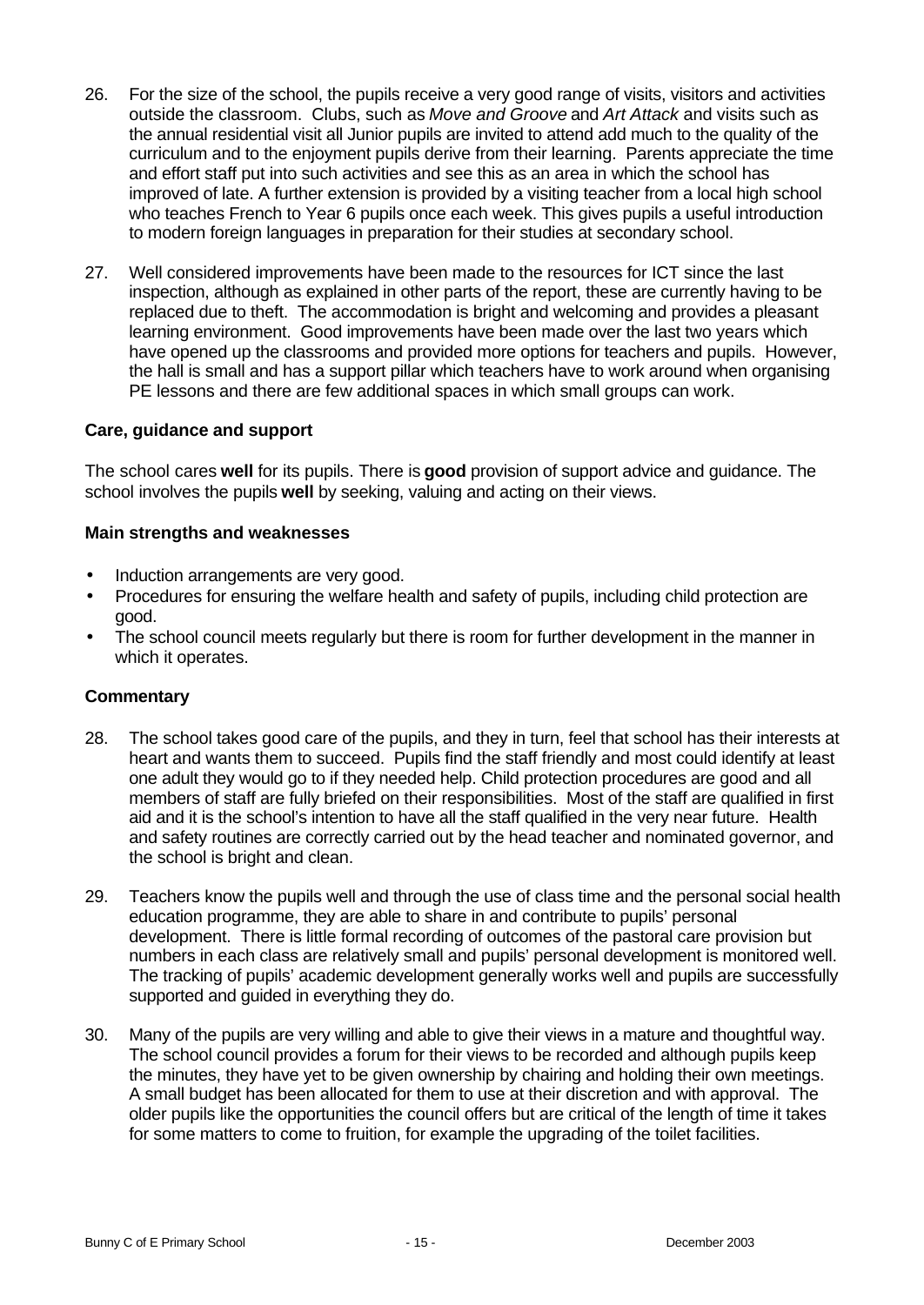31. Induction arrangements for pupils entering school are very good and children settle well and quickly. Some parents are unhappy with the staggered entry which is the standard admission policy for the Local Authority. This is under review and the school is hoping for a change to one or two starting points each year as this would increase the provision that can be made for the youngest pupils.

#### **Partnership with parents, other schools and the community**

The school's partnership with parents is **very good** and its links with the community and other schools are **good.**

#### **Main strengths and weaknesses**

- Parents have a very high regard for the school and this has a positive impact on pupils' attitudes to learning.
- Parents contribute very well to pupils' learning both at school and at home.
- Parents receive very good quality information about the school.

- 32. Parents are generally very happy with the school. The parent questionnaire and the parents' meeting prior to the inspection revealed very strong support for everything that the school now does for their children, with very few minor concerns. This is an improvement since the last inspection. The school does acknowledge that better communication is required on the question of homework.
- 33. The school provides parents with some very good written information including the prospectus, curriculum details, the governors' annual report, frequent newsletters and letters home. Pupils' reports are satisfactory but less detailed than some of the other information parents receive. Although they are clear on the work done and in some subjects what pupils know or can do they do not, for the most part, give a clear picture of progress or identify targets for further improvement.
- 34. School often seeks the views of parents whenever there is an issue to be resolved. Parents have been consulted on swimming provision, the distribution of gifts or support for a charity to celebrate the harvest festival and the question of seat belts on transport used for school visits. The Parent Teacher Association's annual general meeting is also used well for the constructive exchange of views between parents and school.
- 35. Parents are extremely willing to become involved in the work of the school and raise very large sums of money for the benefit of the pupils. The school is very grateful, not only for the financial help this provides but also for the practical assistance in painting the outside of the building and the inside of classrooms. Many parents volunteer to come into school to help with reading, art and science. Some also volunteer as swimming observers and help with school outings and the annual residential visit. Parents complete reading diaries and use the information they have received about the curriculum to help their children at home. All these contributions have a very positive effect on pupils' attitudes to school and on their achievement and learning.
- 36. Parents and school work very hard to forge good links with the community. School news appears in the village magazine and the Parent Teacher Association makes very important contact with local businesses, which are very generous with their gifts for auction at the annual Strawberry Fair. Links with the local church are satisfactory, although pupils do not view the church as a significant contributor to their learning. Links with the wider community are made through the curriculum with, for example, visits to museums, the theatre and a Hindu temple.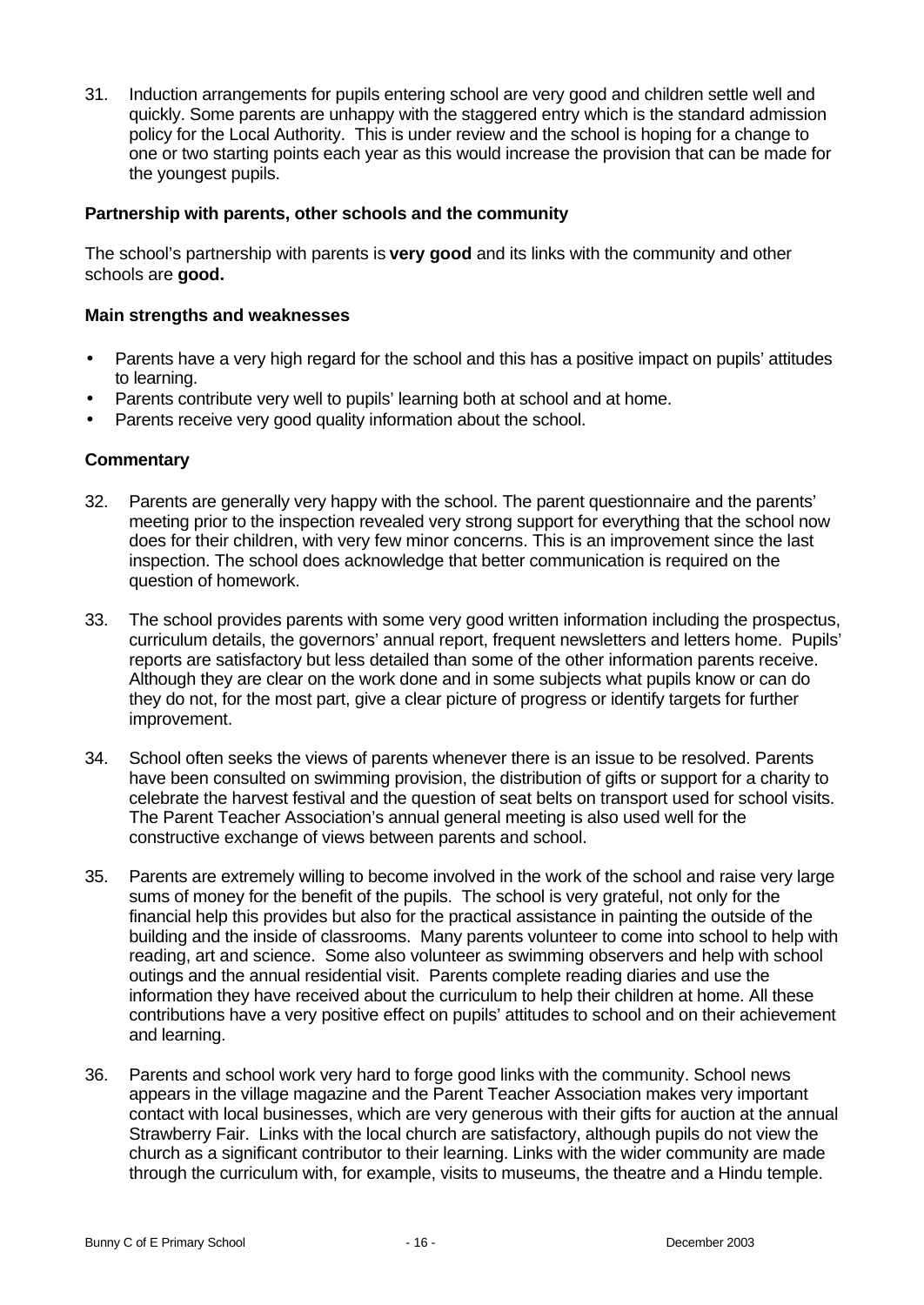37. The school has good links with other schools in the area. Pupils were involved in a joint concert at the end of last term and are looking forward to the African Ark, which is designed to teach the pupils about the culture of another country. The transfer arrangements with the local secondary school are well established and work well.

# **LEADERSHIP AND MANAGEMENT**

#### **The overall quality of leadership and management is very good**.

The quality of leadership is **very good**.

The quality of management is **good**.

The quality of governance is **very good** and statutory requirement are complied with fully.

#### **Main strengths and weaknesses**

- The headteacher has a clear vision for the future of the school and the determination to achieve this.
- The governing body have a very secure knowledge of the school and play a strategic role in its development.
- There is a very positive ethos to which all those involved with the school contribute
- The headteacher has successfully led the school through a period of considerable change and procedures for the induction of new staff are very effective.
- Financial management is excellent and enables the school to systematically pursue its targets for improvement.
- The school improvement plan is over-ambitious and teachers are not yet making sufficient contribution to its content.

- 38. The headteacher has a strong commitment to the future of the school and to its success. He passionately believes that standards can rise even higher and that the school can be proud of pupils who leave having developed a real enjoyment for learning. His vision is for a school where the curriculum is exciting and challenging and a place where pupils find fulfilment. Under his leadership the school has a strong family ethos where staff, governors, pupils and parents work together to the benefit of the pupils and their future success. All staff and governors endeavour to make the school one where educational inclusion is of paramount importance and where everyone has full access to the curriculum and the opportunity to succeed. Overall there has been good improvement, particularly in the quality of leadership and governance.
- 39. During the past two years the school has undergone a complete change of teaching staff. The governing body has sensibly seen fit to provide the headteacher with the time needed to provide new staff with thorough induction. The school could have very easily gone through a period of instability while new teachers found their feet. Instead the headteacher, with the governing body, has efficiently created an enthusiastic and competent team of teachers who show a strong commitment to the school and to pupils' education.
- 40. The school improvement plan is an extensive and a thorough document. The current plan has been drawn up by the headteacher and the governors as the staff are so new to the school it would have been difficult for them to make an informed contribution. Considering the small number of staff, the plan is somewhat over-ambitious and key initiatives are not prioritised well enough reducing the plan's effectiveness as a management tool. Performance management is used well as an integral part of school development. Targets focus clearly on improving teaching and learning and link effectively with the school improvement plan.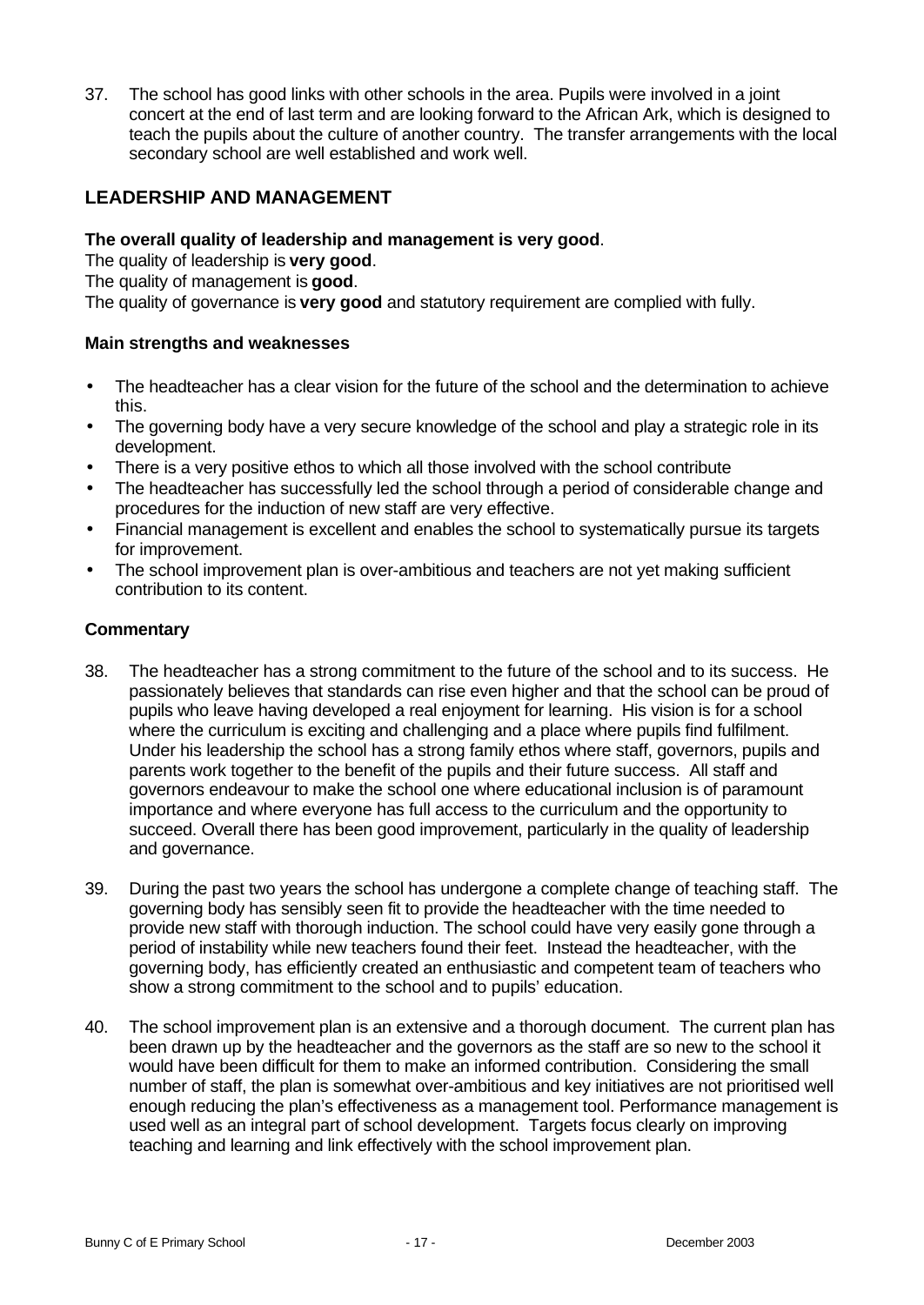- 41. All teachers are in relatively new posts as subject co-ordinators but they are already forming views of the changes they wish to make in the different curriculum areas. The headteacher encourages them to have new ideas and to attend training in order to become more effective. However, for logical reasons, the headteacher has up to now made many of the decisions influencing the curriculum himself. Because they are relatively inexperienced, teachers' understanding of how to monitor and evaluate subject provision is limited and this restricts the contribution they are able to make to school development. There is a need for the training of teachers in the skills involved to enable the headteacher to delegate more management responsibilities to staff.
- 42. The governing body plays an important role in leading the school forward. They have a very clear view of the strengths and weaknesses of the school and have a close relationship with the headteacher that enables them to act constructively in both a supportive and challenging role. They are very well informed about all aspects of the school and appreciate the fact that the headteacher regards them as partners in every matter concerning future developments. The governors fulfil their statutory duties conscientiously. The very effective committee structure ensures that decisions are only taken after due consideration of all the information available has taken place.
- 43. The teacher with the responsibility for managing the provision for pupils with special educational needs is new to the post. She has, however, a very clear view of what the school needs to focus upon in order to make further developments. Systems are in place for the early identification of pupils' needs the setting of individual targets and the monitoring and reviewing of progress and these are working well.

#### **Financial information**

| Income and expenditure $(E)$ |         | Balances (£)                                  |  |
|------------------------------|---------|-----------------------------------------------|--|
| Total income                 | 240,510 | Balance from previous year<br>6.907           |  |
| Total expenditure            | 211,430 | Balance carried forward to the next<br>35,987 |  |
| Expenditure per pupil        | 3,356   |                                               |  |

#### *Financial information for the year April 2002 to March 2003*

Financial management is excellent and funds are administered extremely efficiently. The school maintains a good level of staffing and manages to keep within its tight budget. The school was showing a large budget surplus at the end of the last financial year, but much of this was money that has been spent but for which the final accounts had still to be settled. Principles of best value are clearly understood by the governors and are consistently applied to all aspects of the school.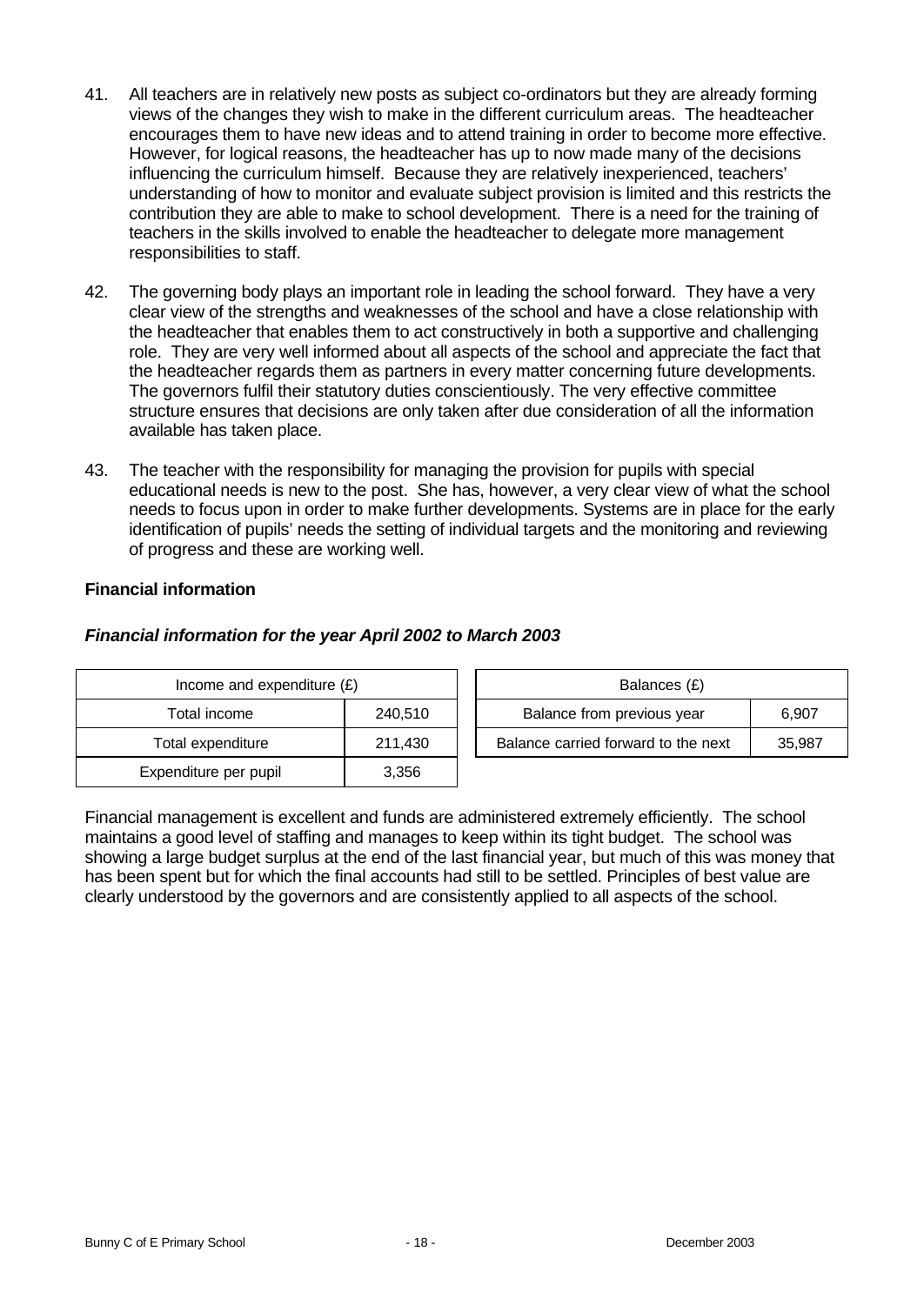# **PART C: THE QUALITY OF EDUCATION IN AREAS OF LEARNING AND SUBJECTS**

# **AREAS OF LEARNING IN THE FOUNDATION STAGE**

At the time of the inspection there were only four children of Reception age in a mixed-age class which also contained pupils from Years 1 and 2. Most children have a good range of basic skills when they enter the school. From the limited evidence available it was apparent that children achieve well and attain or progress beyond the Early Learning Goals by the end of their period in Reception. The provision made for Reception children is good. The teaching is satisfactory in the area of mathematical development and good in all other areas of learning, with particular strengths in personal and social education and language and literacy. The teacher's planning is very detailed in order to ensure that in the mixed age class the four children receive activities that are appropriate to their needs. Regular assessments are made to ensure the children are making good progress and achieving well. The teacher has a very clear understanding of the Foundation Stage curriculum and provides good leadership. There has been good improvement in the provision the school makes for Reception children and they are achieving more as a result.

# **PERSONAL, SOCIAL AND EMOTIONAL DEVELOPMENT**

Provision in personal, social and emotional development is **good.**

#### **Main strengths and weaknesses**

- Relationships between children and adults are excellent.
- Children mature quickly and develop a high level of self-esteem.

#### **Commentary**

44. Strong emphasis is placed on the children's personal development and as a result they quickly become confident and independent. They know the routines of the class, can get out and put away equipment and work effectively on their own or in group situations. Praise is used well to encourage their self-esteem. During a whole class session with the big book the teacher made sure they were included in the question and answer sessions so that they felt part of the social group and could develop confidence in speaking for themselves. Children respond well by readily putting forward ideas and responding to the teacher in a sensible way. The sensitive relationship the teacher has with the children and the calm working environment plays an important part in the progress they make.

# **COMMUNICATION, LANGUAGE AND LITERACY**

Provision in communication, language and literacy is **good.**

#### **Main strengths and weaknesses**

- Children's reading and writing skills are developed well through interesting and stimulating activities.
- Children are given frequent opportunities to speak and to listen to others and make very good progress in developing these important skills.

#### **Commentary**

45. In all aspects of the children's work the teacher consistently engages the children in talking about whatever they are doing and introduces them to new words. As a result of this the children speak confidently in well formed sentences and listen attentively and with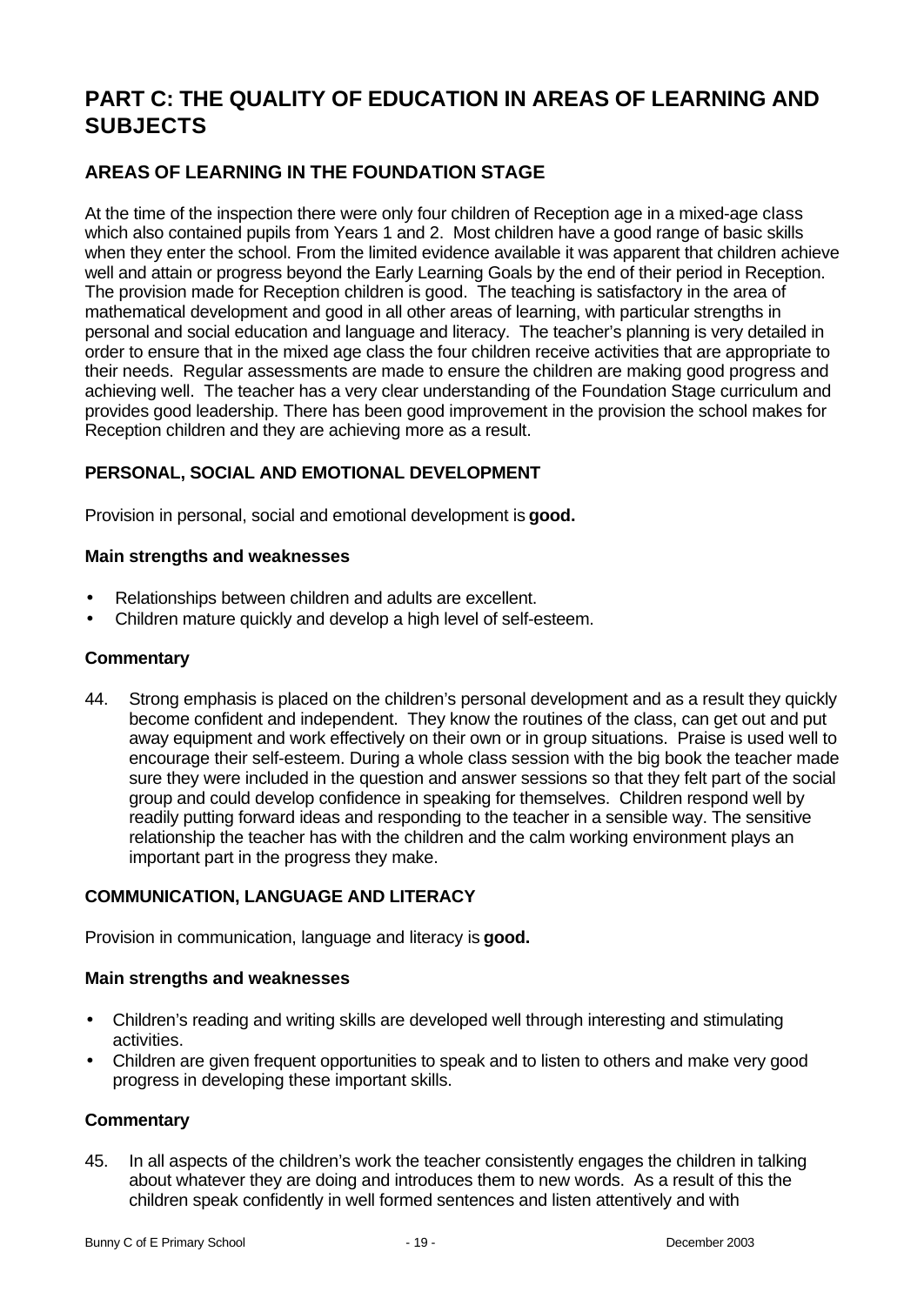understanding to what others are saying. They enjoy learning new words and contributing to whole class discussions. Because the children are able to communicate effectively older pupils are prepared to listen to them and this increases their confidence and encourages them to use an ever widening vocabulary. The aptitude they show for speaking helps children to make good progress in reading and writing. They thoroughly enjoy reading with the teacher from the 'big book' and are already joining in with the older pupils to try and put expression into their reading. They recognise that stories are often a sequence of events and can put scenes from the Three Billy Goats Gruff into the correct order.

#### **MATHEMATICAL DEVELOPMENT**

Provision in mathematical development is **satisfactory.**

#### **Commentary**

46. Only one activity was observed in mathematics and from the evidence available it is not possible to identify specifically the areas of strength and weakness. Planning for mathematics is very detailed and appropriate activities are identified for the Reception children although these do not always provide sufficient opportunity for creativity and independence. For example, in the activity seen pupils were making a shapes picture but this followed a prescribed pattern and children had little opportunity to decide for themselves how to use the shapes. On the basis of the quality of work Year 1 pupils have produced so far this year and that they did as Reception children last year it is apparent that children make satisfactory progress in this area of learning.

#### **KNOWLEDGE AND UNDERSTANDING OF THE WORLD**

Provision for children's knowledge and understanding of the world is **good.**

#### **Main strengths and weaknesses**

- Planned activities are interesting and exciting.
- Children respond well to questions and pay close attention to what is happening around them.
- Children receive well focused support and guidance from adults which helps them learn effectively.

#### **Commentary**

47. Careful planning enables the children to take part in a whole class activity but at a level that is appropriate to their needs. When testing materials in order to make an umbrella for teddy the children were fully included in the experiments and understood that some materials let the water through while others prevented it running onto teddy. Adults carefully target their group to ensure they have the support they need to carry out the task productively and that they have recognised the significance of what is happening. The confidence children have acquired in speaking enables them to play a full part in the different aspects of this area of learning. During a lesson about gifts the children were asked what gift they would give to Jesus. The children had the confidence to join in, suggesting their own gift and discussing it with their partner so playing a full part in the lesson.

#### **PHYSICAL DEVELOPMENT**

Only one aspect of physical development was observed at any length, when the class had a movement lesson in the hall. It would therefore be inappropriate to make an overall judgement about provision in this area of learning. During the movement lesson children showed how well their skills were developing in using the available space, controlling their own movements and having the confidence to demonstrate what they were doing. In this particular lesson all four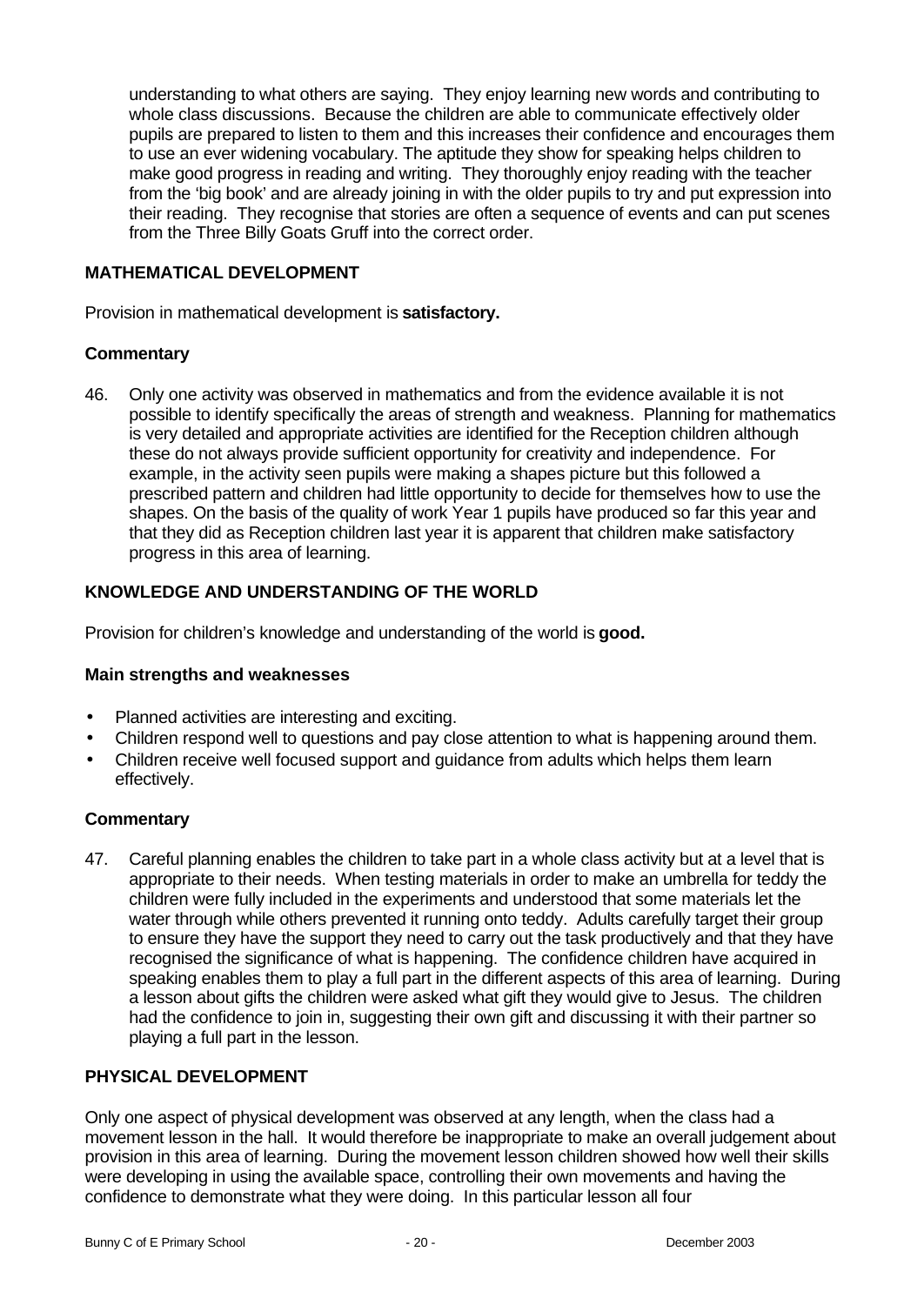children were working beyond the Early Learning Goals. Looking at their confidence in other activities, such as when they are using pencils, there is little reason to doubt that they will achieve or go beyond all the goals in this area of learning.

# **CREATIVE DEVELOPMENT**

Observed evidence in this area of learning was very limited and a judgement on the quality of provision cannot be made. Evidence from teacher's planning indicates that pupils are given regular opportunities to learn across the different aspects of this area of learning and work done earlier shows children to be making clear progress. During a religious education lesson on gifts the children sang with great enthusiasm and handled pencils confidently when it came to drawing a picture of their gift.

# **SUBJECTS IN KEY STAGES 1 and 2**

# **ENGLISH**

Provision in English is **very good.**

#### **Main strengths and weaknesses**

- Pupils achieve very well in all aspects of English throughout the school, and standards are well above average.
- The quality of teaching and learning is at least good and often very good.
- Very effective use is made of language and literacy across the curriculum.
- Leadership of the subject is very good and effective systems are in place for monitoring pupils' progress.

- 48. Standards in all aspects of English are well above national averages and pupils perform consistently well in this subject. From the moment they arrive in school emphasis is placed on developing their skills in speaking and listening and as a result they make rapid progress and develop a wide vocabulary. This is helped by the relatively small number of pupils in each class and pupils gain considerable benefit from the individual attention they receive from the teachers and the support staff. Similar progress is made in reading and writing and this continues through the school with the result that by the time they are ready to move to secondary education pupils have a strong command of English.
- 49. Teachers' planning is of a high quality and lessons strike a productive balance between direct teaching and activities in which pupils apply what they have been taught. The pace is always brisk and pupils concentrate well to keep up and to meet the targets they have been set. A strong feature of the teaching is the way in which teachers continually set high expectations. In a lesson in the Infant class, the teacher challenged pupils to identify what it is in a sentence that indicates they need to use particular expression. An immediate response signalled that such questions are the norm and the answer of 'the exclamation mark' a clear sign that the pupils were learning to use punctuation correctly.
- 50. At all times the teachers use the correct vocabulary to talk about and discuss things and the pupils love to know that they are using correct and often advanced terminology. When asked to predict what might happen when two substances were put together a Year 6 pupil remarked that there would probably be a chemical reaction. When marking the pupils' work, particularly in the case of the oldest pupils, the teachers give a clear indication of what pupils have done well and also how the pupil can improve on the next occasion. This has an impact on the quality of pupils' work which often contains evidence that they have taken note of the advice given by the teacher and made progress by using it.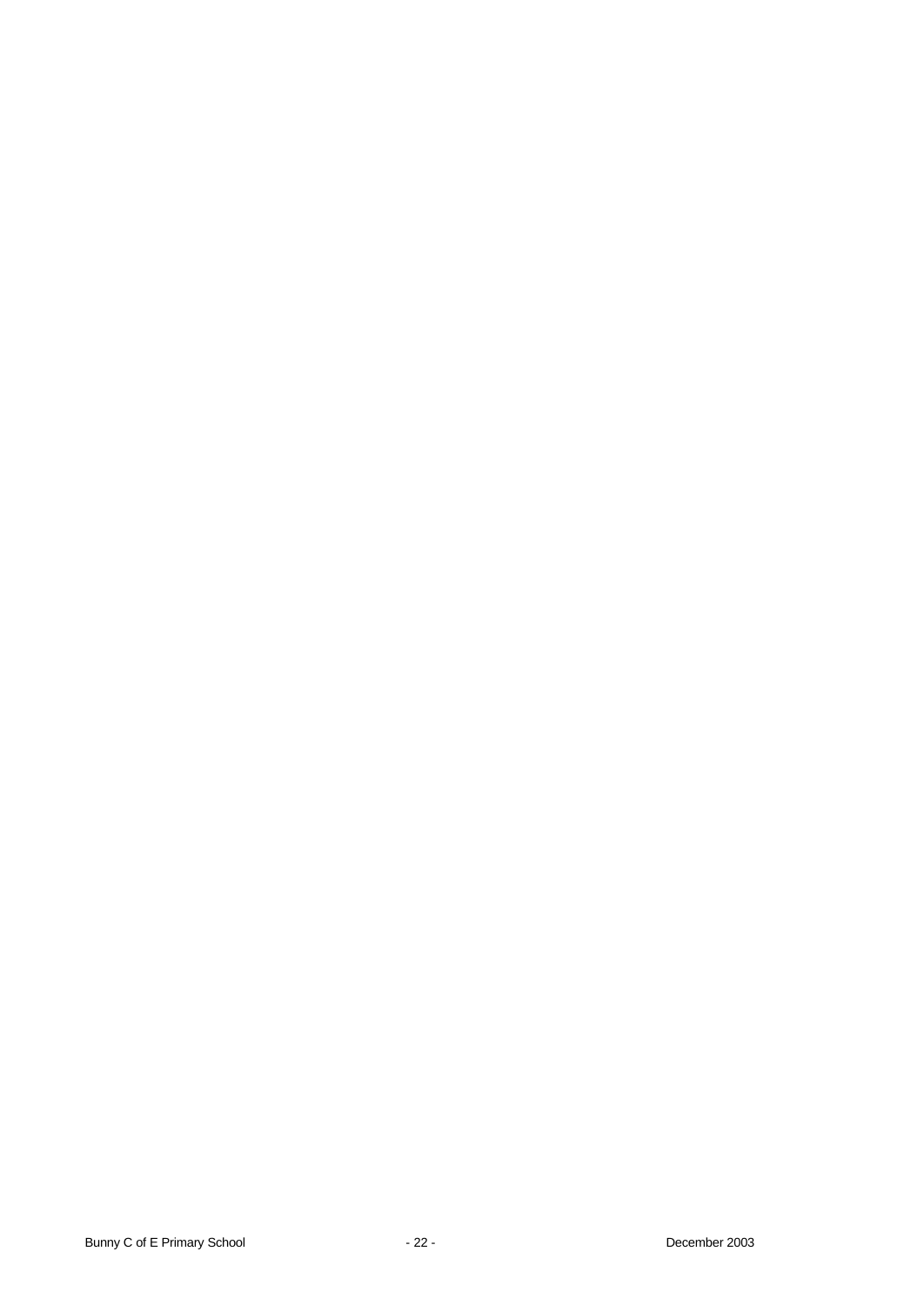- 51. With books featuring in all aspects of their learning it is hardly surprising that by Year 6 reading standards are so high and pupils have such positive attitudes to reading and a real love of books. During the past two years the school has had a concern over the fact that standards in writing were below those in reading and has targeted this aspect. Once again the focus has been on identifying other curriculum areas where writing could be used with real purpose. As a result of this the quality, particularly of extended pieces of writing, has risen and is very good. The regular lessons in spelling and handwriting result in these long pieces of work being accurate and a pleasure to read.
- 52. The leadership in English is very good with the subject having a high profile and being highly instrumental in the success of the school. Assessment systems are good and the introduction of regularly assessed writing assignments has clearly contributed to the rise in standards as pupils' progress can be closely tracked and the information used to set future challenging but realistic targets.

#### **Language and literacy across the curriculum**

One of the major strengths of the teaching in English is way in which speaking and listening, reading and writing are placed at the heart of pupils' learning in every other subject area. In every lesson there is opportunity for speaking and listening and from the Reception children through to the oldest pupils they are paired with another pupil who is their speaking partner. Teachers frequently ask a question and then ask pupils to discuss possible answers with their partners. Such activities extend and develop pupils' ability to express their ideas and learn from the knowledge and understanding of others. In a religious education lesson in Years 1 and 2 the pupils discussed gifts that they might give to Jesus and gave reasons why before sharing their ideas with the rest of the class. This approach produces confident speakers who can talk across a range of subjects.

Books are a constant source of information particularly in history and in geography and the pupils can explain very clearly how you can access information from the reference library or from the Internet. In history there are lengthy pieces of writing describing past events, and the text is colourful and dynamic. In science the pupils use their skills in report writing to record their work and the outcomes of investigations. These show they can write simple, clear descriptions as well as the more complex sentences used in their creative writing.

# **MATHEMATICS**

The provision for mathematics is **satisfactory.**

#### **Main strengths and weaknesses**

- Although most pupils reach the standard expected for their age relatively few attain at an above average level because their ability to solve problems is under-developed.
- Pupils are taught effective mathematical strategies and are able to make accurate calculations using a range of standard methods.
- Pupils' attitudes to the subject are good and they are willing learners.
- Day-to-day assessment is effective but the school does not yet have a sufficiently clear picture of pupils' strengths and weaknesses and this affects teachers' ability to plan for improvement.

#### **Commentary**

53. Standards are broadly average at both Year 2 and Year 6 because almost all pupils use the strategies they have been taught well in their day-to-day work. In this respect, pupils' achievement is satisfactory and at times good. Teachers make sound use of the national guidance to develop pupils' awareness of the different ways in which calculations can be made. Consequently, by Year 6, almost all pupils know a range of methods for adding, subtracting, multiplying and dividing numbers and they make few mistakes with their basic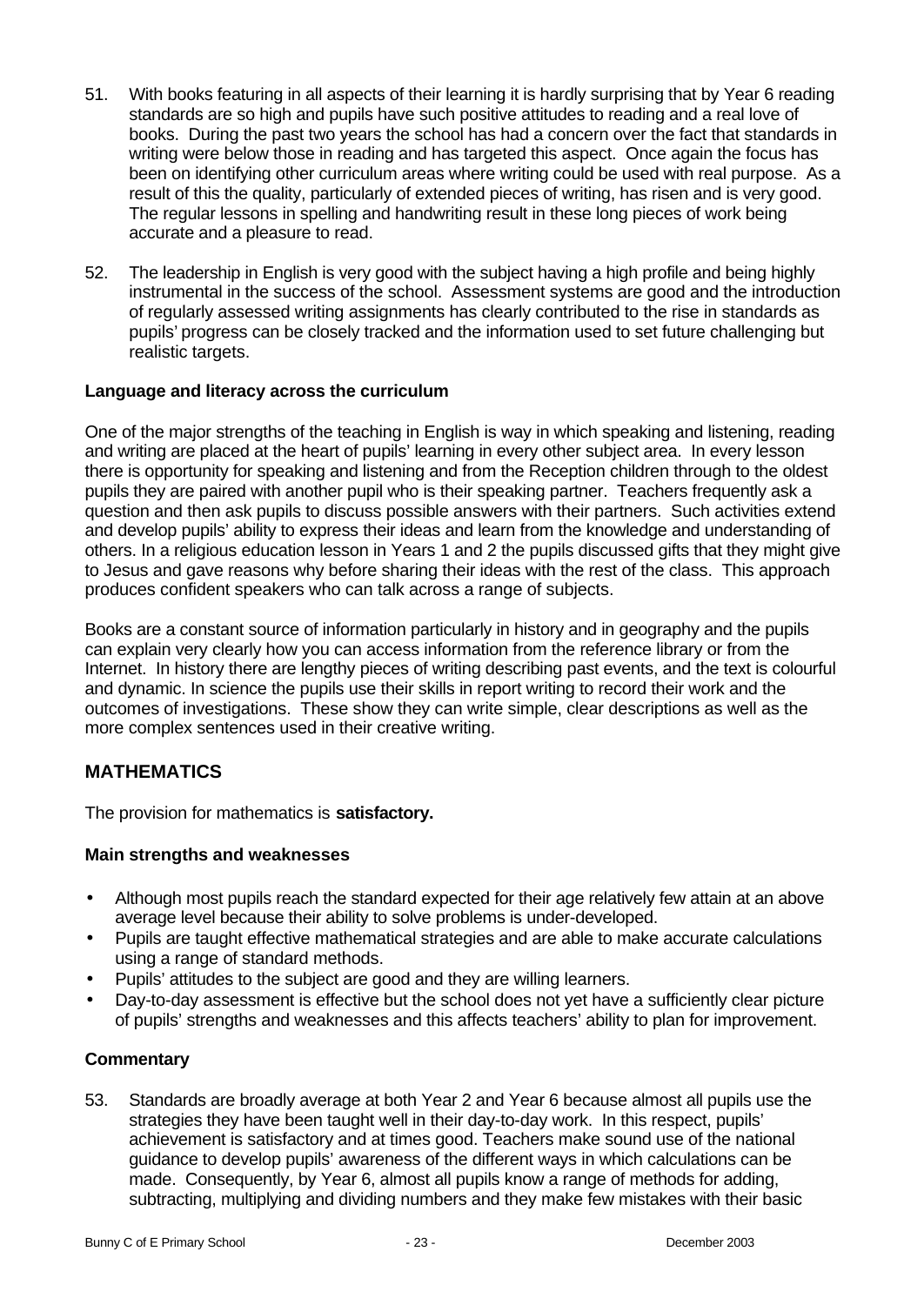calculations. However, when they are faced with the task of solving a number problem many pupils have difficulty using and applying what they have learned. They often resort to trial and error, rather than looking for patterns in the numbers or using number relationships. Answers are arrived at slowly and rather ponderously. The lack of pace is compounded by the difficulty a majority of pupils have in recalling number facts quickly. Teachers are working to improve this with lively mental sessions at the beginning of lessons, but too many pupils have to recalculate facts things they should have already committed to memory. These weaknesses adversely affects the achievement of higher attaining pupils in particular and go a long way towards explaining why relatively few pupils attain the higher levels in the national tests.

- 54. Effective on-going assessment provides teachers with a clear picture of what pupils have learned and enables them to plan activities that reflect pupils differing abilities. Pupils enjoy their lessons and work hard because teachers make the learning interesting. Overall, the teaching is satisfactory. Lessons are meticulously planned and the objectives teachers set give pupils a clear understanding of what they have to achieve. Occasionally the pace of the lesson is dictated by the plan rather than the speed at which pupils are learning and when this happens the clarity of pupils' understanding suffers. Teachers set challenging problems for pupils but often fail to give them sufficient pointers on how to go about solving them and opportunities to instil key skills are missed. Data handling is taught well throughout the school and pupils make good progress in learning how to construct and interpret graphs.
- 55. The school has recognised problem solving in mathematics as an area in which pupils need to improve but has yet to put in place sufficient initiatives to bring this about. The coordinator is relatively inexperienced but is providing sound subject leadership and starting to build a picture of the quality of teaching and learning and the effect it is having on standards. However, she has had limited opportunity to develop the skills needed to monitor and evaluate such a key subject effectively and currently has too little information from which to plan for development. The school intends to administer non-statutory national tests in Years 3, 4 and 5 which, when added to the information the school already collects, will provide a much clearer picture of the pupils' strengths and weaknesses in the different aspects of mathematics. There has been steady development in mathematics since the last inspection; the national strategy for numeracy has been successfully implemented and a satisfactory quality of teaching has been maintained despite considerable changes of staff.

#### **Mathematics across the curriculum**

The use of mathematics in other subjects is satisfactory overall and in some subjects, such as science, it is good. Pupils frequently measure, record and present numerical data as part of their science investigations, adding much to the quality of information they collect. Pupils understanding of temperature, charts and graphs aids their learning in geography and concepts of time help them understand the sequence of events in history.

# **SCIENCE**

Provision in science is **good.**

#### **Main strengths and weaknesses**

- Standards are above average by Year 2 and well above average by Year 6.
- Throughout the school pupils achieve well in all aspects of science because the teaching is good.
- Pupils of all ages show very good levels of interest and learn well because they are prepared to think for themselves.
- Clear and effective subject leadership has facilitated good progress since the last inspection.
- Pupils use their literacy and numeracy skills well to aid their learning.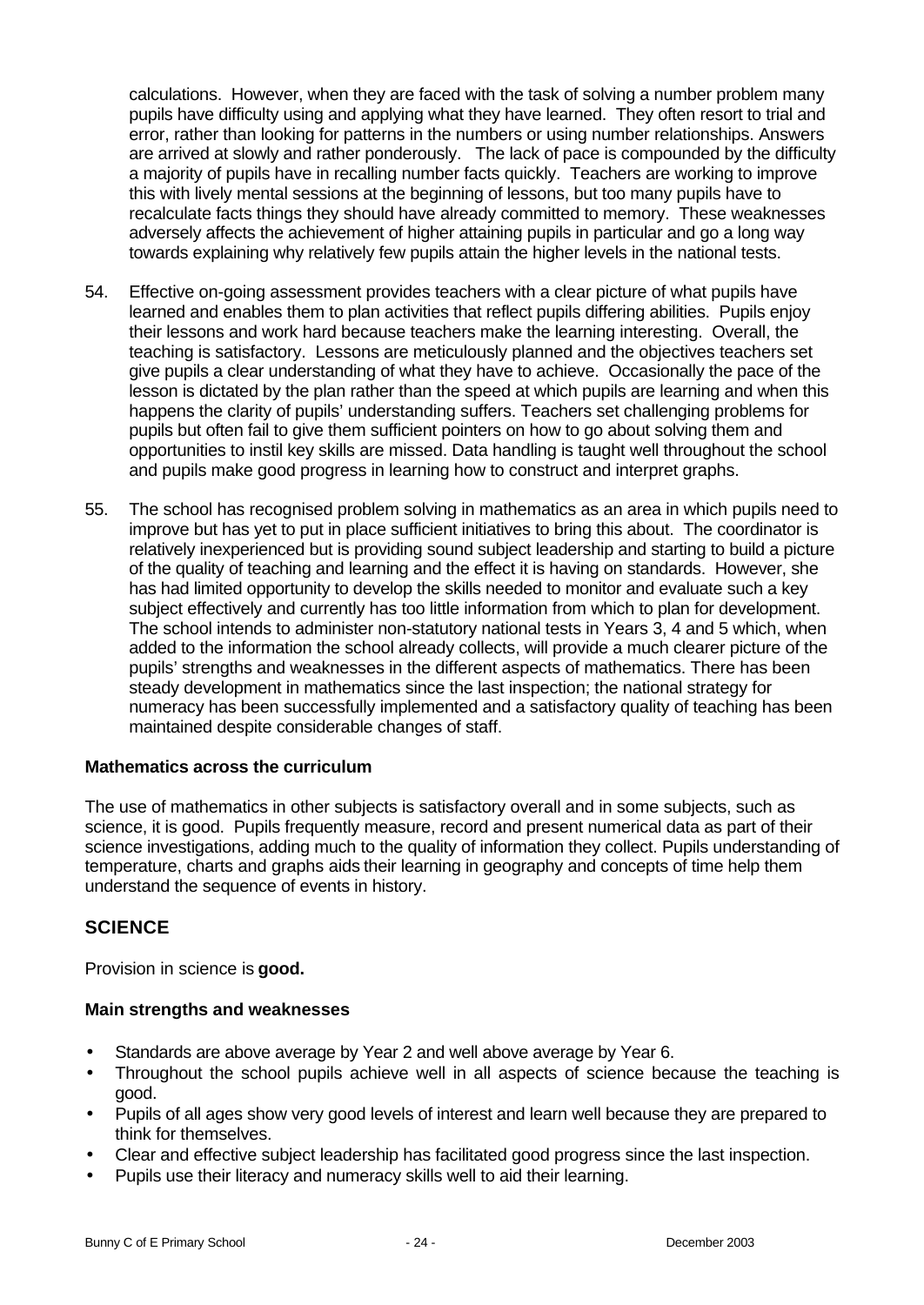## **Commentary**

- 56. As a result of the carefully planned and well organised lessons they receive, pupils of all ages achieve well and their knowledge and understanding increases quickly and progressively as they move through the school. In all classes there is a good proportion of pupils who regularly put forward ideas that are well in advance of their age. For example, when predicting what would happen when the number of batteries in a circuit was increased from one to two, Year 4 pupils explained that the bulb would go brighter because the power in the circuit had doubled. Teachers regularly challenge pupils to explain their thinking and ideas, although on occasions the opportunity to extend them even more with a well timed *why* question is missed in the hurry to get on to the next part of the activity.
- 57. Pupils are given frequent opportunities to investigate and experiment for themselves and as a result develop very good enquiry skills. Pupils in the Infant class readily and competently contribute to the planning of a fair tests which, with a little adult help they are then able to carry out successfully. Of particular strength is the ability of older pupils to draw conclusions from information they have collected themselves. This again can be traced to the encouragement teachers give for pupils to think and to work things out. Because they have arrived at the answer themselves pupils' understanding is secure and they approach new challenges with confidence. Pupils of all ages show a desire to learn and to discover new things and good classroom management ensures that they regularly have the opportunity to do so. Pupils carry out practical tasks sensibly and responsibly and work very well together, sharing the experience and concentrating hard on achieving the objectives they have been set. The outcome is productive lessons in which the pace of learning is good.
- 58. Pupils' learning in science is enhanced significantly by their very good literacy skills and ability to handle data effectively. Here too teachers show good technique by encouraging pupils to record information that is of use to them as an integral part of the activity but not to get bogged down with an excessive amount of note taking. As a result pupils are able to clearly identify the most important information and use it to guide their thinking and analysis. Pupils enjoy using the language of science and quickly adopt the new words which teacher frequently introduce. While looking at irreversible changes Year 6 pupils put away the word *fizzing* and quickly started to use *effervescence* as a much more scientific term.
- 59. The coordinator has a clear picture of the quality of provision the school is making in science and has been highly instrumental in the subject's development. As a result of the constructive approach to teaching and learning the coordinator has fostered, standards have risen significantly and the school is sending pupils to high school well prepared for their secondary science studies.

# **INFORMATION AND COMMUNICATION TECHNOLOGY**

Shortly before the inspection the school had the majority of its computers stolen for the second time this term. Consequently it was not possible to see the subject being taught. Some of the work pupils have done in the past was available on one of the older computers not taken in either of the thefts. This was examined in the presence of a small number of Year 2 and Year 6 pupils. The coordinators' records and pupils' printed work were also scrutinised and the subject was discussed with the two teachers responsible for its management.

As a result of there being only limited information available it is **not possible to make a secure judgement** of the quality of provision for information and communication technology (ICT) but some features were clear and the commentary which follows is based on these.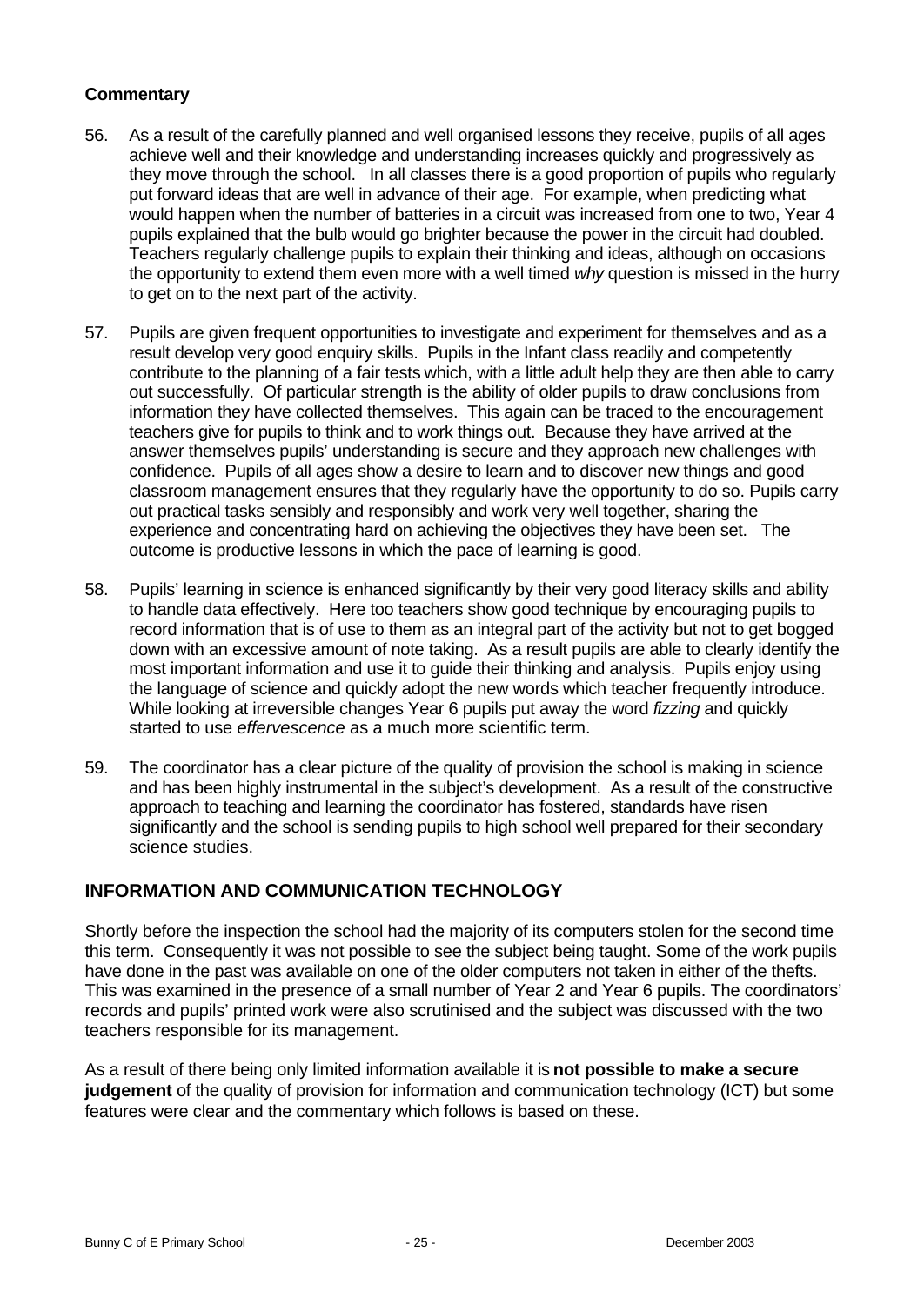#### **Main strengths and weaknesses**

- A significant amount of development has taken place since the last inspection and the subject no longer has the weaknesses found at that time.
- The teaching and curriculum enable pupils to develop a range of different skills.
- Pupils demonstrate their work confidently and are clearly very familiar with the computer and comfortable in its use.
- Subject management is good and the coordinators have been instrumental in generating the momentum of improvement.

#### **Commentary**

- 60. As no lessons were seen an overall judgement on the quality of teaching and learning cannot be made. However, from the range of work pupils were able to demonstrate and the very positive attitudes they showed to the use of the computer it is clear that they are provided with an appropriate range of activities and from these develop a broad range of skills. They know how to log on at the start and their work and close down the computer correctly when they have finished. Year 2 pupils can find work they have done previously in their own files and explain clearly how they draw well formed pictures, for example, of Rapunzel and The Gingerbread Man using the different facilities of an art program. By Year 6 pupils are searching the Internet efficiently to find information, combining text and graphics to produce interesting illustrated accounts and using formulae on spreadsheets to manipulate data.
- 61. There was insufficient information to evaluate exactly where pupils' attainment stands in relation to national expectations, but standards are at least average and significantly better than they were at the time of the last inspection. Much of the improvement can be linked to good subject management. The headteacher, who is one of the joint coordinators, has ensured that they school has the resources it needs to teach the subject effectively and has carefully thought through how this can be best achieved. Providing a bank of laptop computers with a wireless network helps ensure that although the school has limited classroom space pupils have regular access to ICT. The second coordinator, who leads the curriculum, has started to compile a useful portfolio of pupils' work through which the school is able to track progress in all classes. ICT is now firmly established in the school and shows every sign of continuing to develop.

#### **Information and communication technology across the curriculum**

The use of ICT in other subjects is satisfactory overall. Links with English are well developed. Pupils frequently use the facilities of the computer to draft and re-draft their written work, adding to the quality of the finished product and pupils use mathematics programs and spreadsheets to extend their calculation skills. Links with other subjects are developing, with pupils carrying out research in subjects such as history, geography and science, using the digital camera to record their experiences and employing multi-media programmes to present their work to others.

# **HUMANITIES**

As no history lessons and only one geography lesson were seen it is not possible to form an overall judgement of the provision the school makes in these subjects. Samples of pupils' work, some of which were from last year, plus the attainment of the pupils in the geography lesson seen in the upper Junior class indicate that by Year 6 pupils' attainment is at least as expected for their age and that effective learning takes place.

Research forms an important part of pupils' work, through which they are able to build up knowledge and understanding of people, places and events. Skills, such as the construction and interpretation of maps in geography and the comparing and contrasting of lifestyles in history are taught constructively so that pupils learn to use as well as acquire information. Regular visits to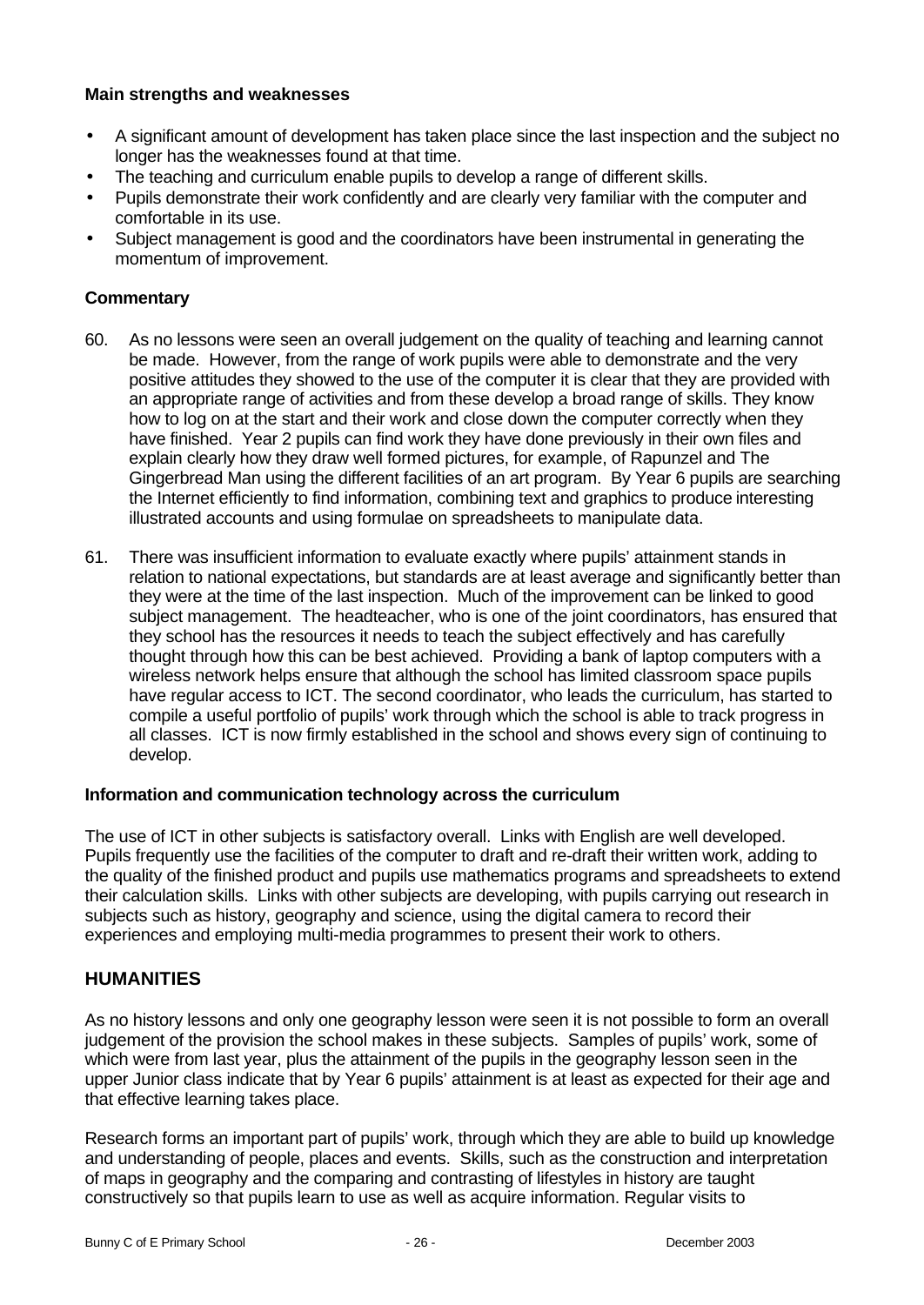places of educational interest and special events such as the *Evacuation Day* which was staged last year as part of Junior pupils' study of Britain during World War II add life and colour to the curriculum. Younger pupils often go on a *magic carpet ride* to exciting places. Such features of the teaching leave a very positive impression which is strengthened further by the comments pupils make of the enjoyment they derive from their lessons.

#### **Religious education**

Provision in religious education is **good.**

#### **Main strengths and weaknesses**

- Standards exceed the expectations of the locally agreed syllabus and pupils have a solid understanding of different faith traditions.
- Religious education makes a good contribution of pupils' personal and social development
- Pupils' use literacy well to aid their learning.
- Procedures for monitoring and evaluating pupils' attainment and progress are under-developed.

- 62. Throughout the school pupils achieve well and attain standards that are higher than those normally expected. Pupils study all the major world faiths and by the time they are in Year 6 they can recall information about each one and discuss them in some detail. They know and understand there are similarities and differences between the faiths and each faith has its own festivals, special places of worship and holy writings. For example, pupils know that Christians worship in a church and Jews in a synagogue. Year 6 pupils were keen to talk about their visit to a Hindu temple in Nottingham and how welcome they had been made to feel.
- 63. Discussions with pupils about the visit to the temple provided a clear insight into the influence religious education has on their personal development. In talking about the fact that they were offered samples of food to eat, one boy said "Of course, even if we don't like it we have to show respect and not make any comment which may cause offence." This is an excellent example of how the pupils are taught to be sensitive to other people and have regard to their different traditions. After the visit to the Hindu temple the pupils visited the church in Bunny so that they could compare the different features of Christian worship with that of the Hindu's.
- 64. Pupils in the youngest class spend time exploring what it means to be a member of a family whether it is a religious family or their own family. This not only prepares them for their learning about other faiths but also provides many opportunities for them to discuss personal and social issues and develop genuine sensitivity to others. When asked to draw a gift they would give to Jesus one boy drew a heart and then explained to the others that it was love he would give. Teachers and pupils are clearly getting to the essence of religious education.
- 65. Religious education makes a strong contribution to literacy, particularly in speaking and listening and in writing. Pupils write detailed accounts of events, for example, older pupils recorded the happenings at Easter by writing the kind of diary Jesus might have kept to record what was happening to him. These diaries gave an accurate and sensitive portrayal of the Easter story. In all their work discussion plays an important role as they explore new ideas and share their thoughts.
- 66. Only two lessons were observed but discussions with enthusiastic pupils, scrutiny of work and teachers' plans clearly indicate that the teaching is good. Pupils with special educational needs receive good support and achieve well.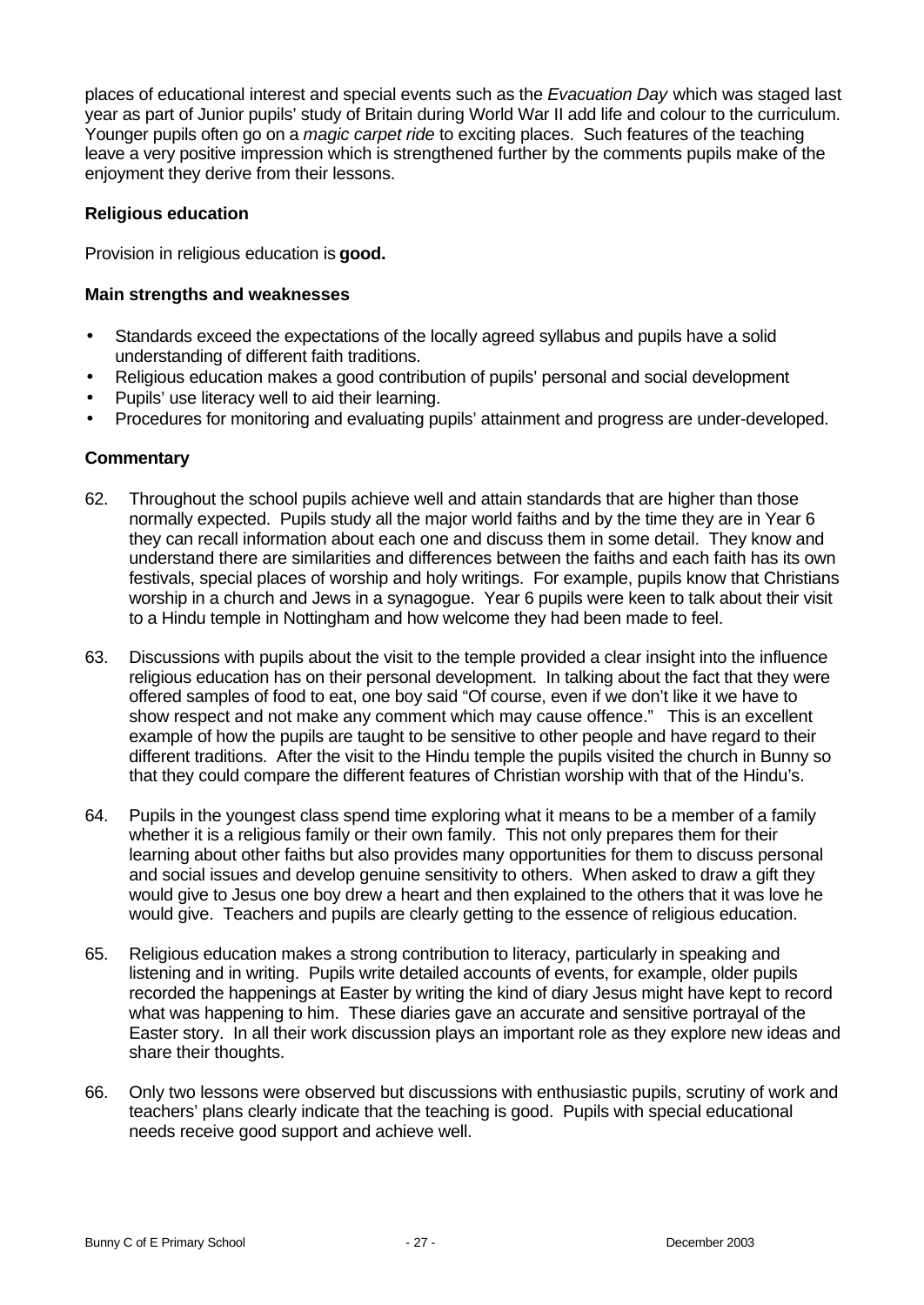67. The coordinator for the subject is highly experienced in teaching and advising on this particular aspect and will shortly be embarking on writing a new scheme of work for the school. Putting this in place will be an ideal opportunity to monitor more closely the pupils' learning in order to evaluate the strengths and weaknesses of the school's provision.

# **CREATIVE, AESTHETIC, PRACTICAL AND PHYSICAL SUBJECTS**

Only one lesson was seen in each of music and design and technology (DT) and there was insufficient evidence to form an overall judgement about provision in these two subjects or to make a detailed analysis of their strengths and weaknesses.

Two lessons were seen in art and there were examples of pupils' work on the classroom walls. Other information came from discussions with pupils and teachers' planning.

Two lessons in physical education were observed one in the Infants and one in a Junior class. These combined with discussions with pupils provided the evidence to enable judgements to be made. In all the lessons observed pupils with special educational needs received good support and full access to the activities provided.

#### **Art and design**

Provision in art and design is **good.**

#### **Main strengths and weaknesses**

- Standards are above average.
- Pupils achieve well and are enthusiastic because teaching is good.
- Art makes a significant contribution to other subjects.
- Extra-curricular provision extends and enhances the art curriculum.

- 68. The quality of the pupils' work observed in the two lessons and the examples displayed on the walls and in the pupils' sketchbooks show that standards are above average. In drawing and painting the standard of work is well above that normally expected in all the age groups. Pupils have a good knowledge of the work of famous artists and use their work as a reference point to improve their own techniques and skills. In order to improve the quality of shading on his picture, one Junior pupil referred regularly to a book containing examples of the world's best paintings.
- 69. In discussion with pupils it is apparent how much they enjoy their work in art and this is due in no small part to the enthusiasm teachers have for the subject. Year 6 pupils describe in detail how they have made personal face masks in plaster of Paris and how much they are looking forward to completing them. They concluded by showing how aware they are of what constitutes art by debating knowledgeably if the masks were actually art or design technology. Lessons are very well planned and often the activities link constructively with pupils' work in other areas of the curriculum. The youngest pupils make a collage using a wide range of materials from leaves to fabric to illustrate the fruit salad they have made in science/design and technology. The older Juniors make thumb and coil pots as part of their literacy study of Kensuka's Kingdom. These natural links between different areas of study give meaning to the work the pupils do. The 'Art Attack' extra-curricular activity provides another dimension to the subject and makes a substantial contribution to standards in the school.
- 70. The art co-ordinator has been particularly effective in promoting the development in art through the school. A portfolio of work in art is now being put together and this is a useful beginning to the evaluation and monitoring of the subject.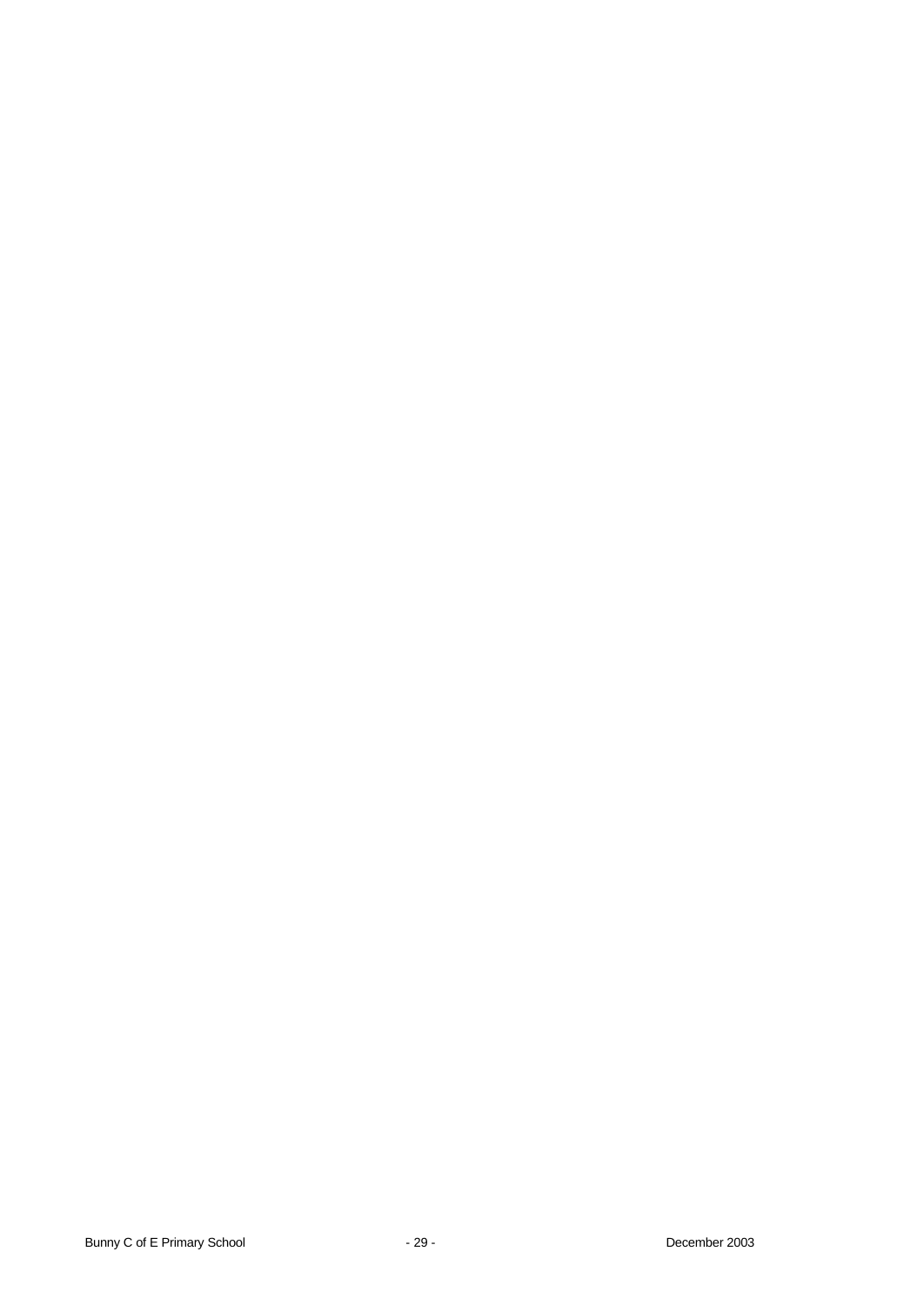### **Design and technology**

Insufficient lessons were seen to make a secure judgement about the standards pupils are attaining or the quality of teaching and learning. A small amount of mainly photographic evidence was examined which indicates that pupils receive an appropriate range of opportunities to design, make and evaluate. They are taught sound techniques, such as which tools to use when preparing food and how to utilise cam mechanisms to produce movement in models.

The one lesson seen was taught well. The claps of delight which greeted the teacher's introduction were a clear indication of the pleasure pupils derive from the subject. Teachers often link DT to other subjects so that pupils can see the relevance of what they are learning. Pupils in Years 3 and 4 use what they have gained from investigating electrical circuits in science lessons well to add lights to the Christmas decorations they are constructing to their own designs.

#### **Music**

During a short observation of a music lesson in the Infant class it was very apparent how much pupils enjoy this subject. When using the percussion instruments they had to constantly be restrained from playing them. When it came to singing they had already developed the level of control where they could sing sweetly and in tune as they passed the orange round and sang to each other, 'pass the orange'.

The younger Juniors are all learning to play the recorder and at the beginning of the lesson the teacher filled them with enthusiasm by getting really excited about the prospect of hearing them play. High expectations were placed on them and they responded by playing very clear notes. The teacher then challenged them to sing the notes for the next tune, which they did, singing in tune and keeping to the beat. When asked what they could do to improve there were several suggestions, all of them well thought out. A number of pupils learn instruments other than the recorder and the coordinator is hoping to encourage more pupils to do this.

#### **Physical education**

Provision in physical education is **good.**

#### **Main strengths and weaknesses**

- Pupils are enthusiastic about the subject and their achievements are good.
- Lessons are challenging and pupils maintain a good rate of progress.
- The subject is led well by an enthusiastic and knowledgeable coordinator.

- 71. Pupils achieve well and the standard of their work is higher than that normally expected for pupils of similar ages. Infant pupils have a very well developed sense of space and show much better control of their movements than is often seen at this age. When balancing on different points of the body they use their imagination to produce different movements and when asked to demonstrate what they are doing they are all eager to have a turn. At the beginning of the lesson they show that they understand why it is necessary to warm up and they talk confidently about the heart and the muscles.
- 72. The quality of teaching in both lessons seen was very good. Planning was detailed with very appropriate learning objectives. Through clear and well performed demonstrations the teacher showed pupils exactly what she wanted them to achieve and how to go about it. As pupils get older they show how well they have progressed from simple balances to creating and performing a sequence of movements on the floor and on the apparatus. They are able to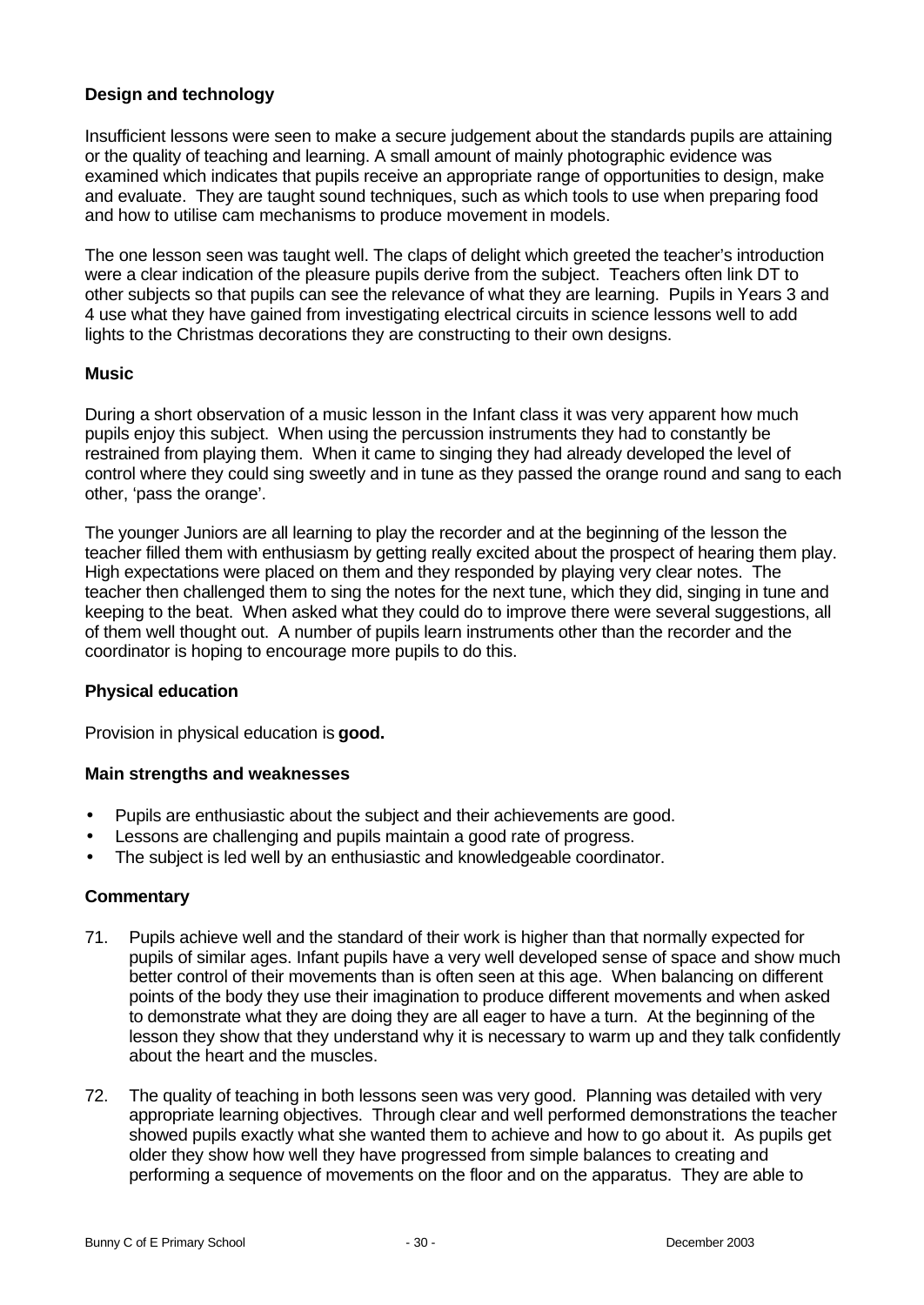observe each other at work and when asked to comment on each other's efforts they do so in a very positive way. The pace of lessons is brisk and this adds to the enjoyment of pupils.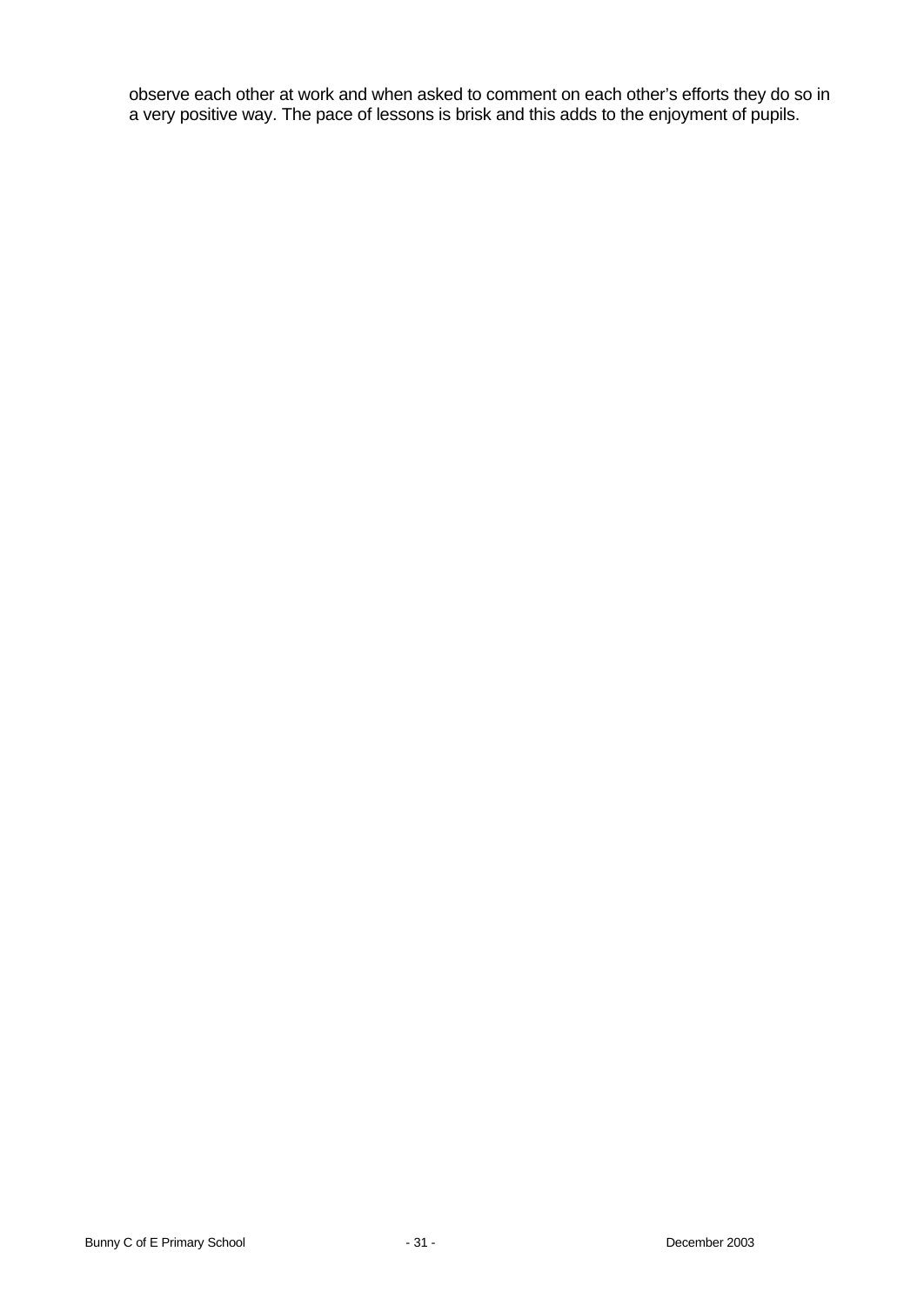73. Subject management is good with a highly qualified teacher leading its development. Pupils follow a carefully planned programme of activities which cover all the aspects of physical education including swimming. The coordinator has plans for the future of the subject, which include broadening the scope for games in order to introduce more varied activities. The Move and Groove Club after school makes a very positive contribution to the physical education curriculum and is much enjoyed by the pupils who participate.

# **PERSONAL, SOCIAL AND HEALTH EDUCATION AND CITIZENSHIP**

Only two short lessons were seen and it would be inappropriate to make an overall judgement about subject provision on this limited evidence.

#### **Commentary**

74. The school appreciates the importance of this area of pupils' learning and is currently working to embed citizenship firmly into the curriculum. Through well planned activities, pupils in Years 5 and 6 are discovering the intricacies of joint decision making and becoming increasingly aware of the importance of working together, valuing each other's contributions and agreeing strategies with which they are all comfortable. Lower down the school pupils are invited to share their feelings with their class friends about what makes them angry. Teachers emphasise the importance of listening to what others have to say. This elicits a good response from the pupils who show respect for the rights of everyone to have their turn and to be heard. Teachers handle pupils' emotions with care and move them steadily forward with suggestions of strategies they might try to control their anger. Although relatively short these lessons make a valuable contribution to pupils' social and moral development.